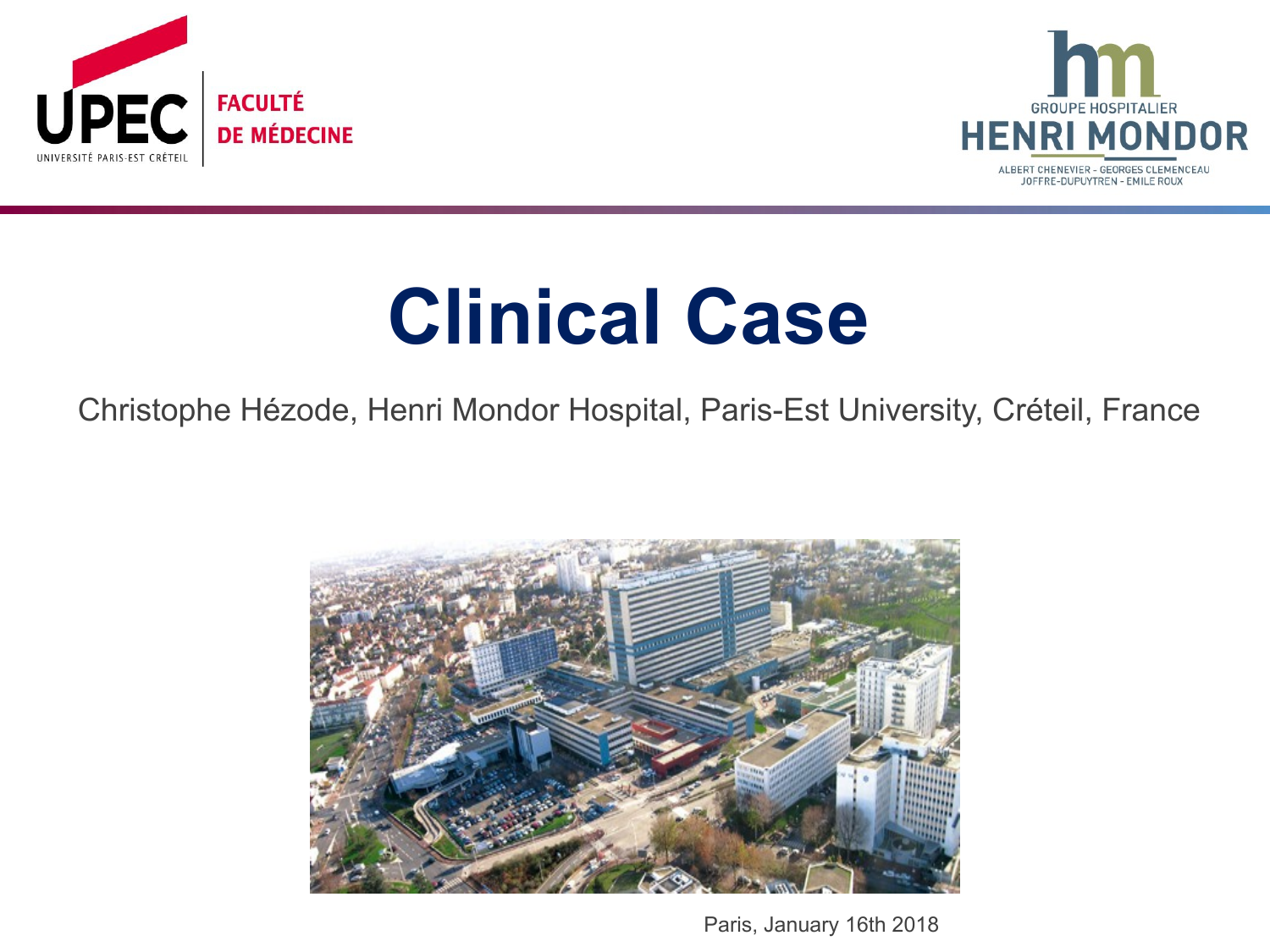#### **Links of interest and Disclaimer**

Adviser, speaker, investigator for:

Abbvie, BMS, Gilead, Janssen, MSD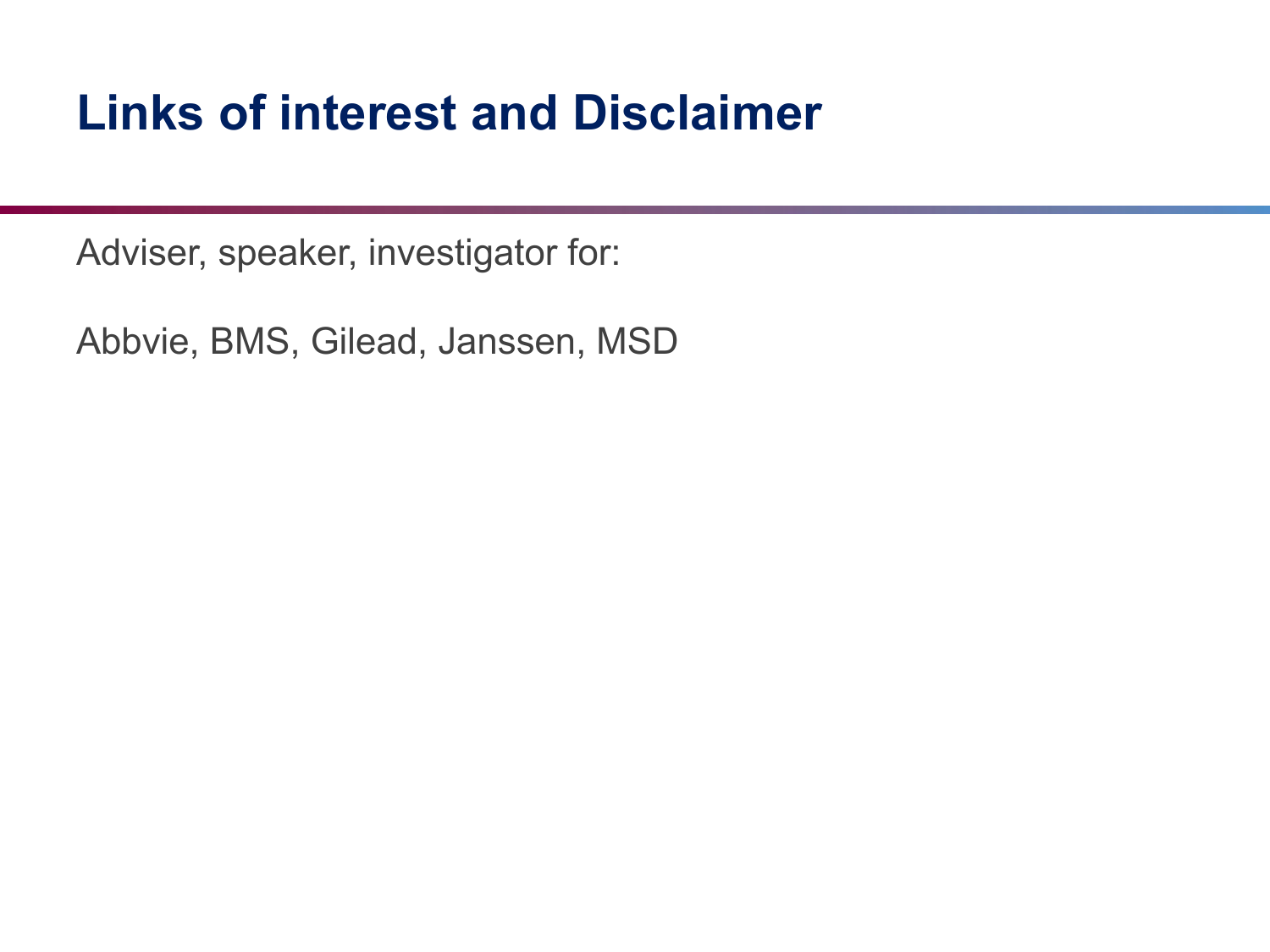| Age / Gender               | 59-years / male                        |
|----------------------------|----------------------------------------|
| <b>HBV</b> diagnosed       | 2012                                   |
| Route of transmission      | Injectable drugs                       |
| <b>ALT</b>                 | 83 IU/mL                               |
| <b>HBeAg</b>               | <b>Negative</b>                        |
| <b>HBV DNA</b>             | 5.4 log IU/mL                          |
| <b>Fibrosis</b>            | Severe fibrosis (Fibroscan = 11.2 kPa) |
| GFR (mL/min)               | 80                                     |
| <b>US</b>                  | <b>Normal</b>                          |
| <b>Antiviral treatment</b> | TDF 245 mg/d since 2012                |

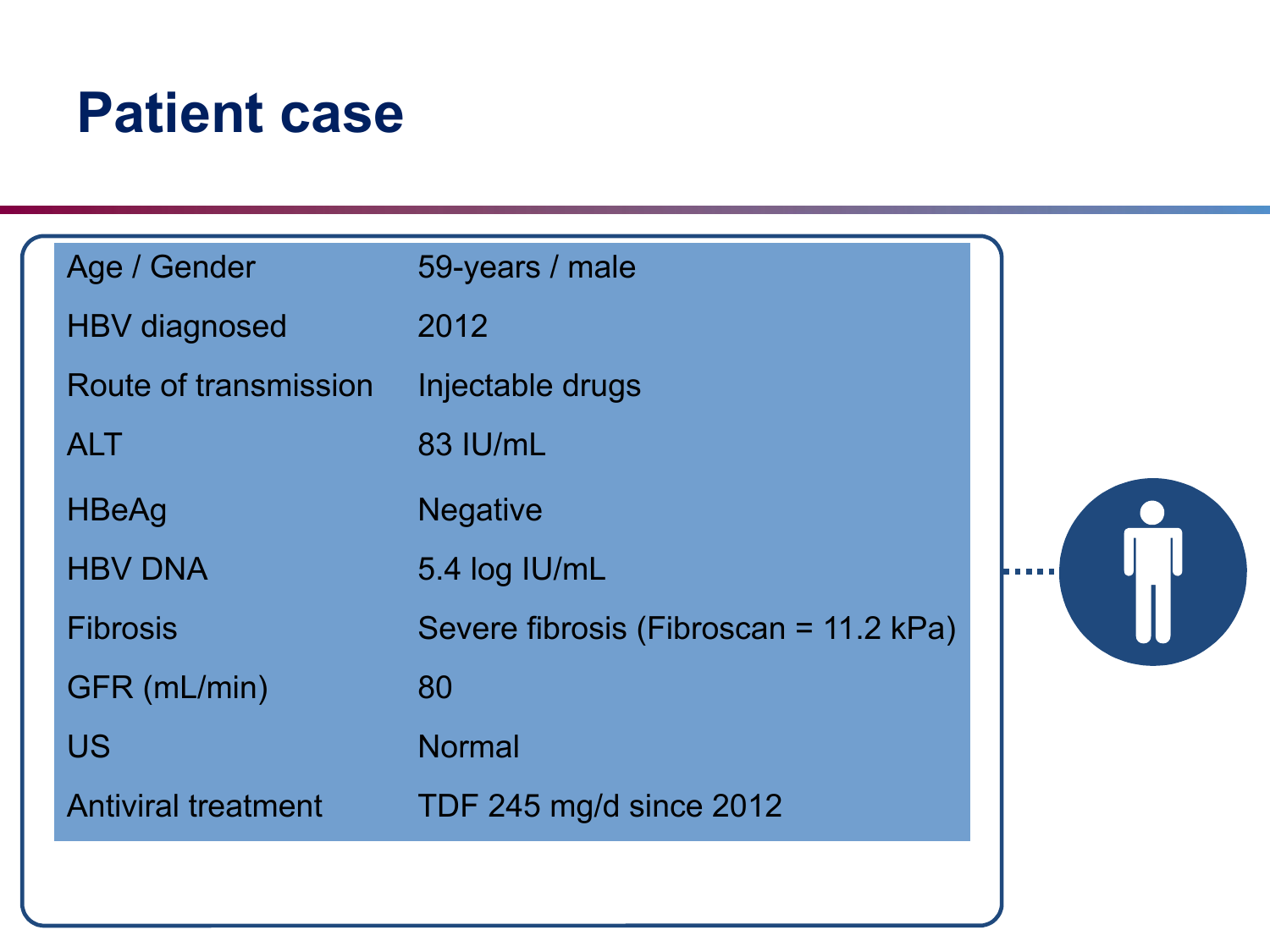#### **TDF started in 2012**

|                           | 2012<br>(W24) | 2013<br>(Year 1) | 2014<br>(Year 2) | 2015<br>(Year 3) |
|---------------------------|---------------|------------------|------------------|------------------|
| ALT (IU/L)                | 30            | 21               | 26               | 25               |
| <b>HBV DNA</b><br>(IU/mL) | 98            | $20$             | $20$             | $20$             |
| <b>GFR</b><br>(mL/min)    | 79            | 77               | 73               | 68               |
| <b>Platelets</b>          | 192           | 204              | 177              | 236              |
| LS (kPa)                  |               |                  |                  | 7.1              |
| US                        | <b>Normal</b> | <b>Normal</b>    | <b>Normal</b>    | <b>Normal</b>    |

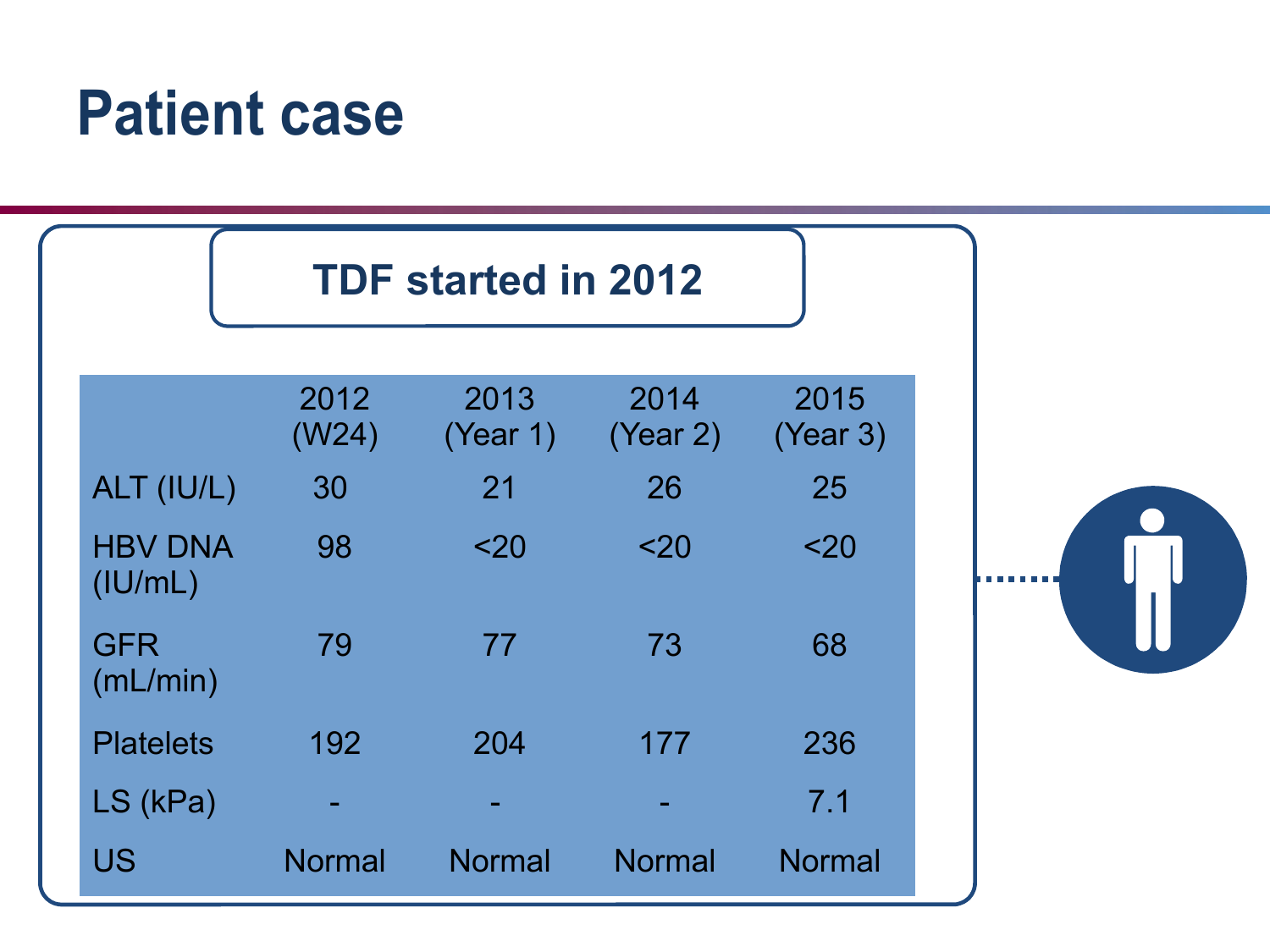#### **Do you think that this patient is at risk for comorbidities?**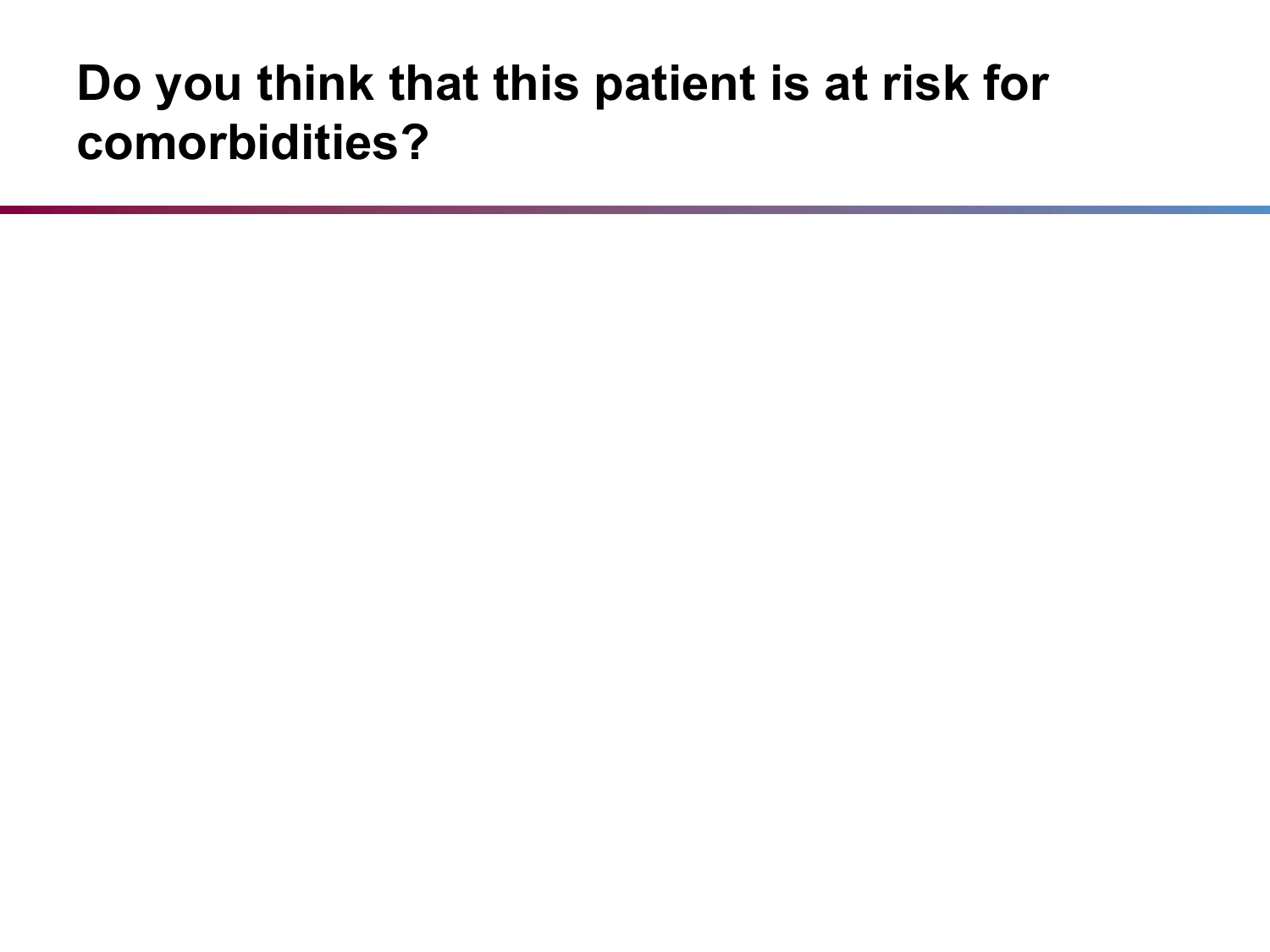#### **HBV-infected patients have a significantly higher risk of co-morbidities than non-HBV patients**

HBV in Europe: ~60,000 deaths/year1 US survey (NHANES III) indicated that adults >50 years have a 1.5 to two-fold higher prevalence compared with younger individuals2 Increased risk of co-morbidities, such as diabetes, hypertension, osteoporosis and renal disease compared with the non-HBV population3–5

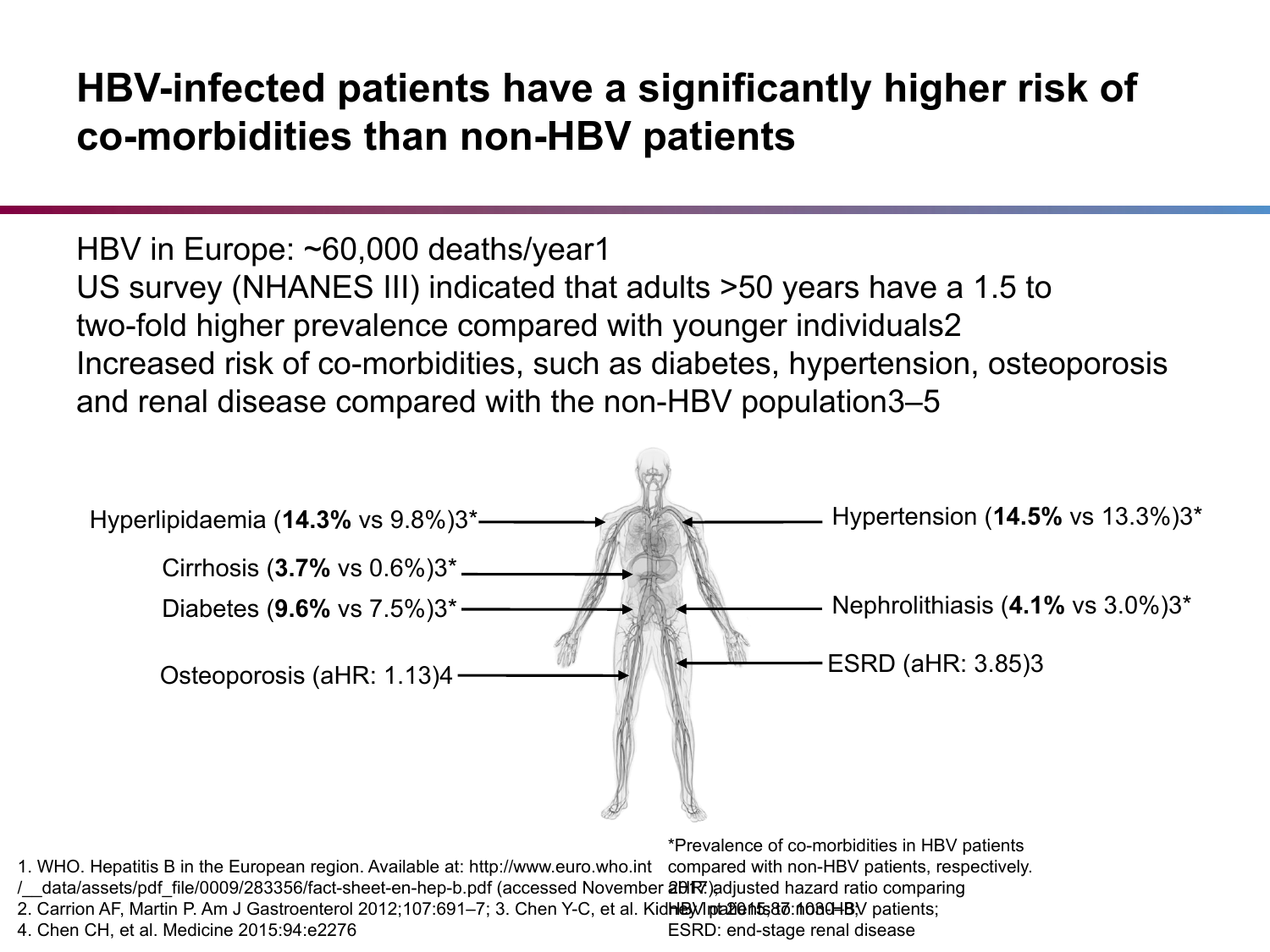#### **Association between HBV and osteoporosis**

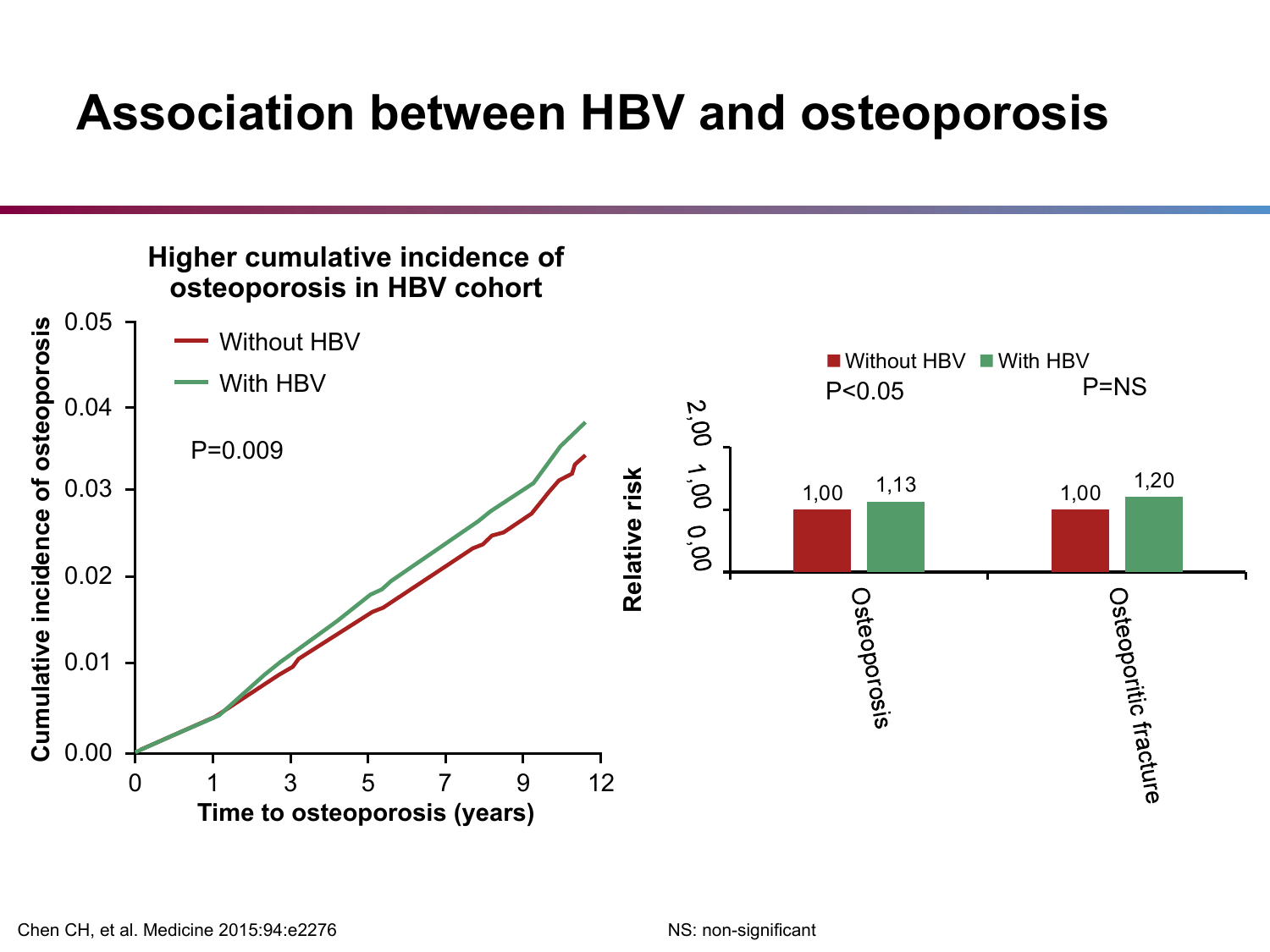#### **Substantial increases in the number of CHB patients with CKD in the past decade in the USA**



P<0.001 in all HBV patients and control group comparisons.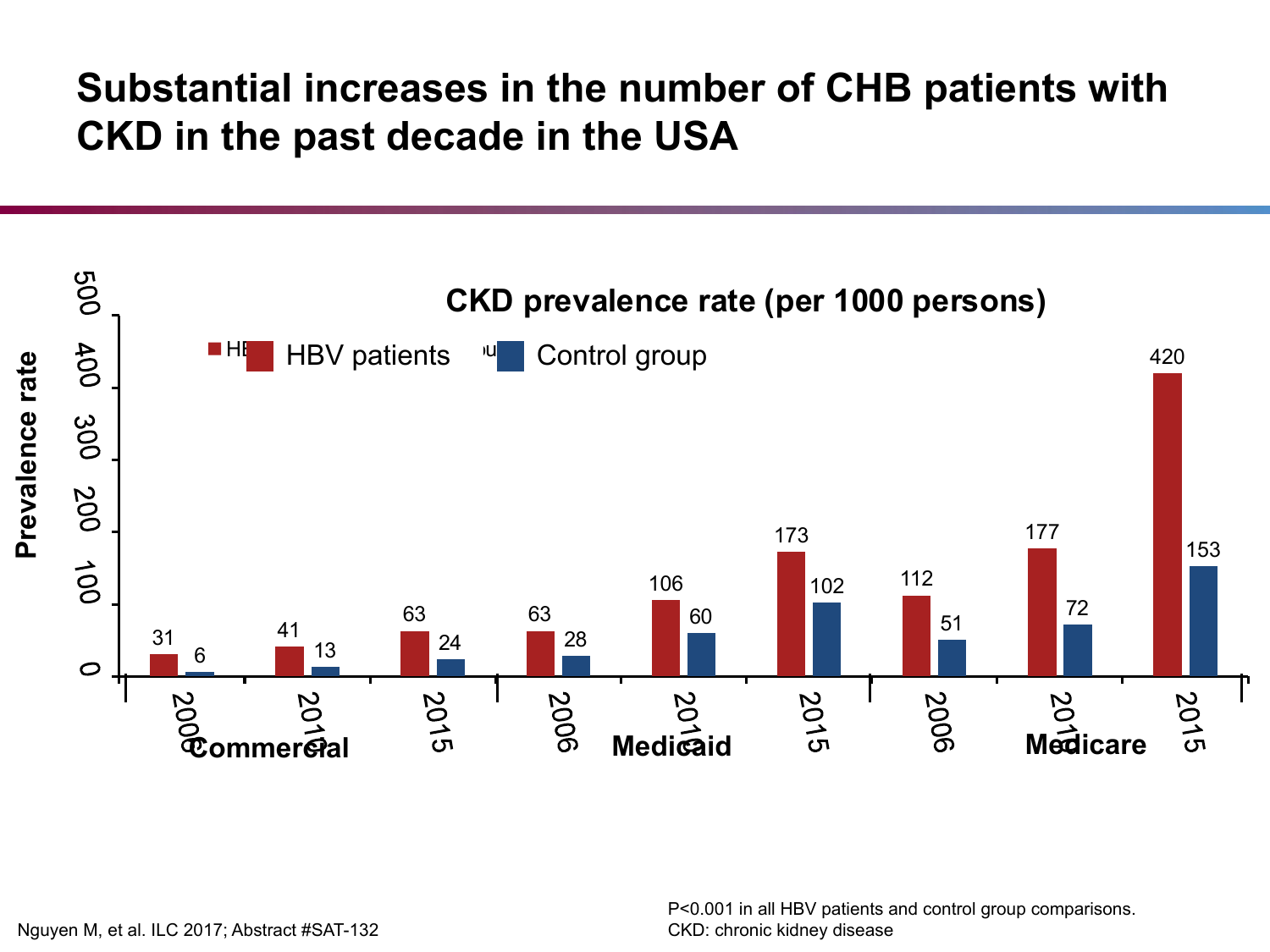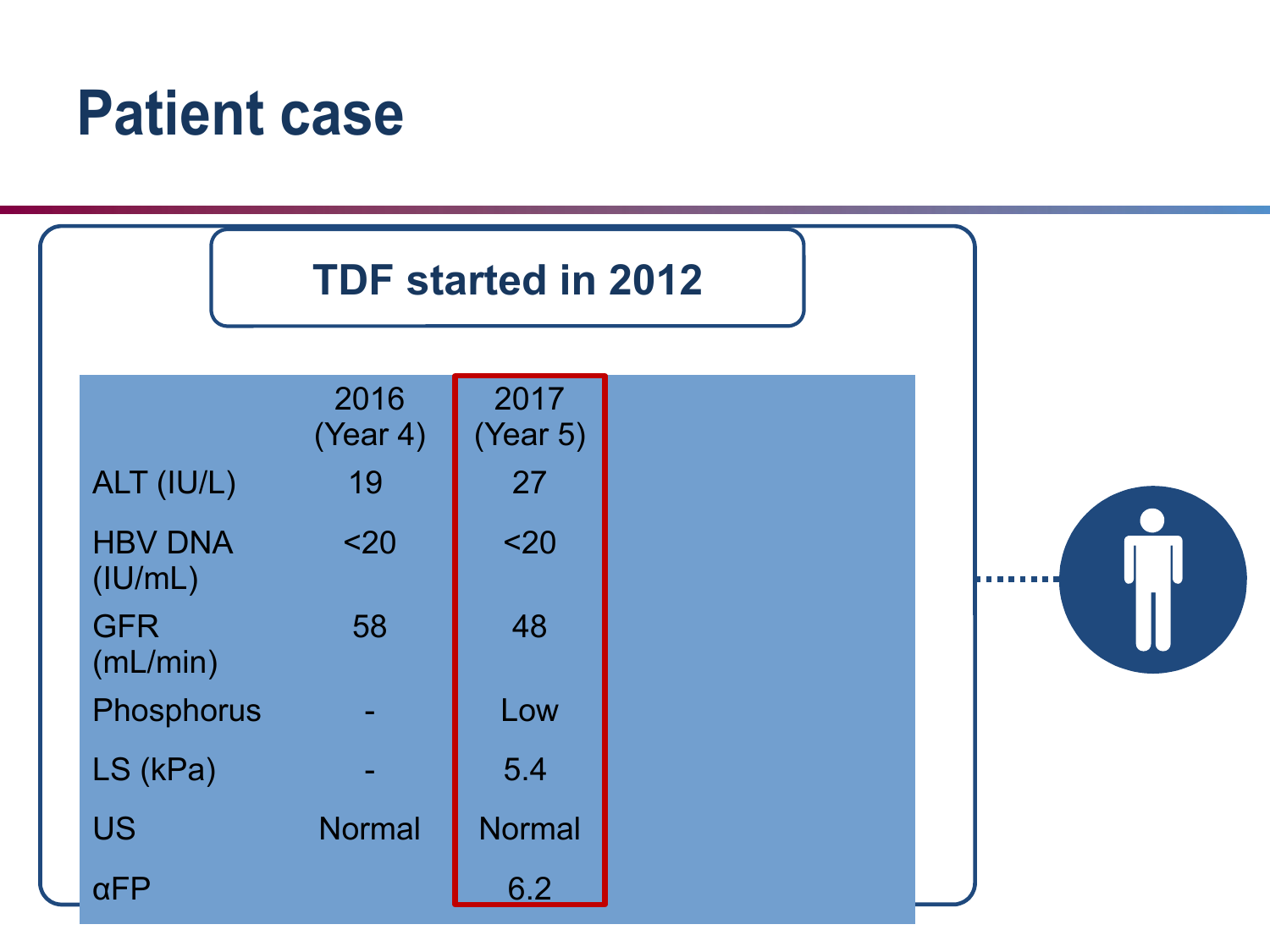#### **How do you manage the patient in terms of renal function, etc…?**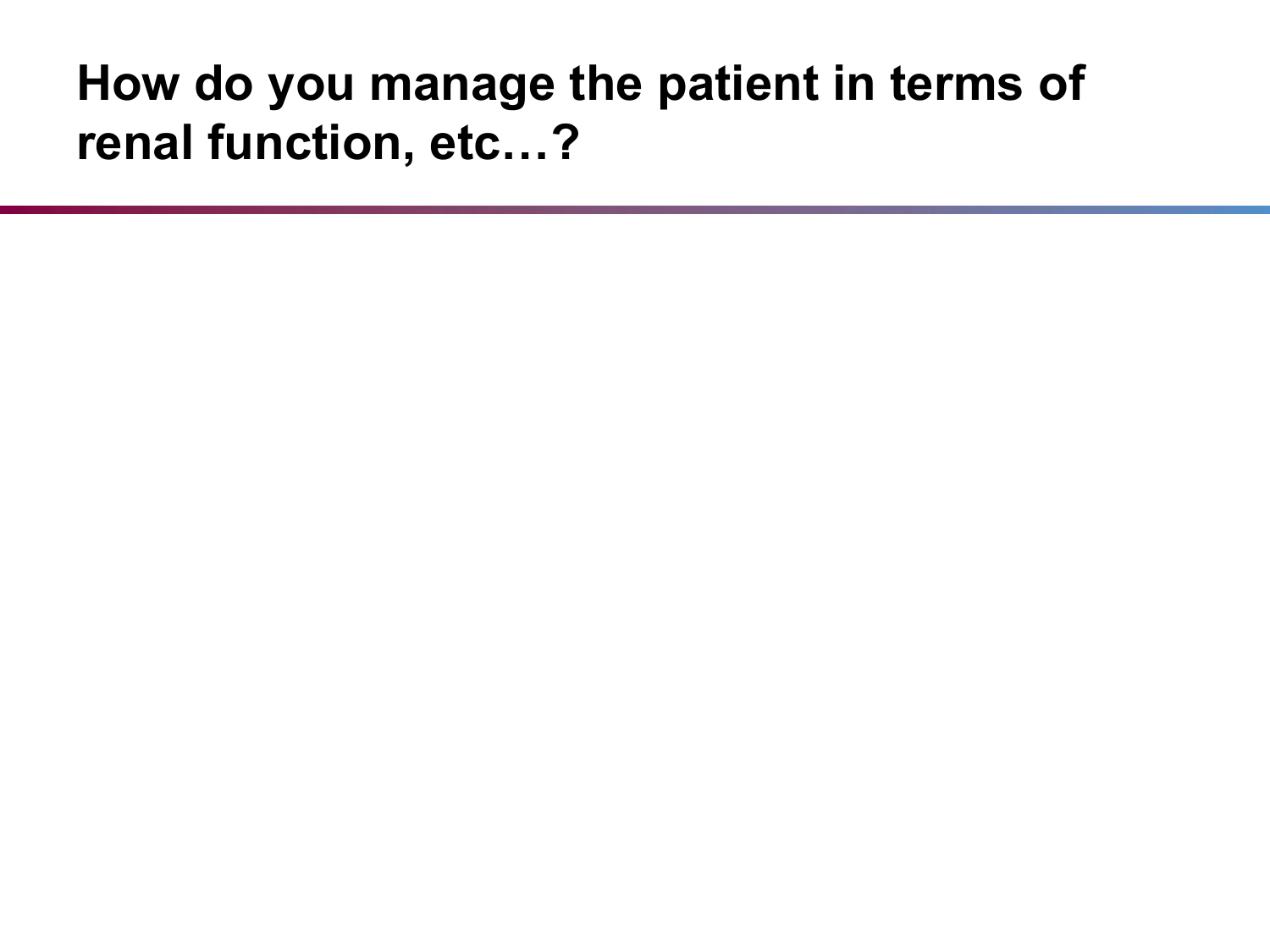- Renal tubulopathy
- **-** Osteoporosis

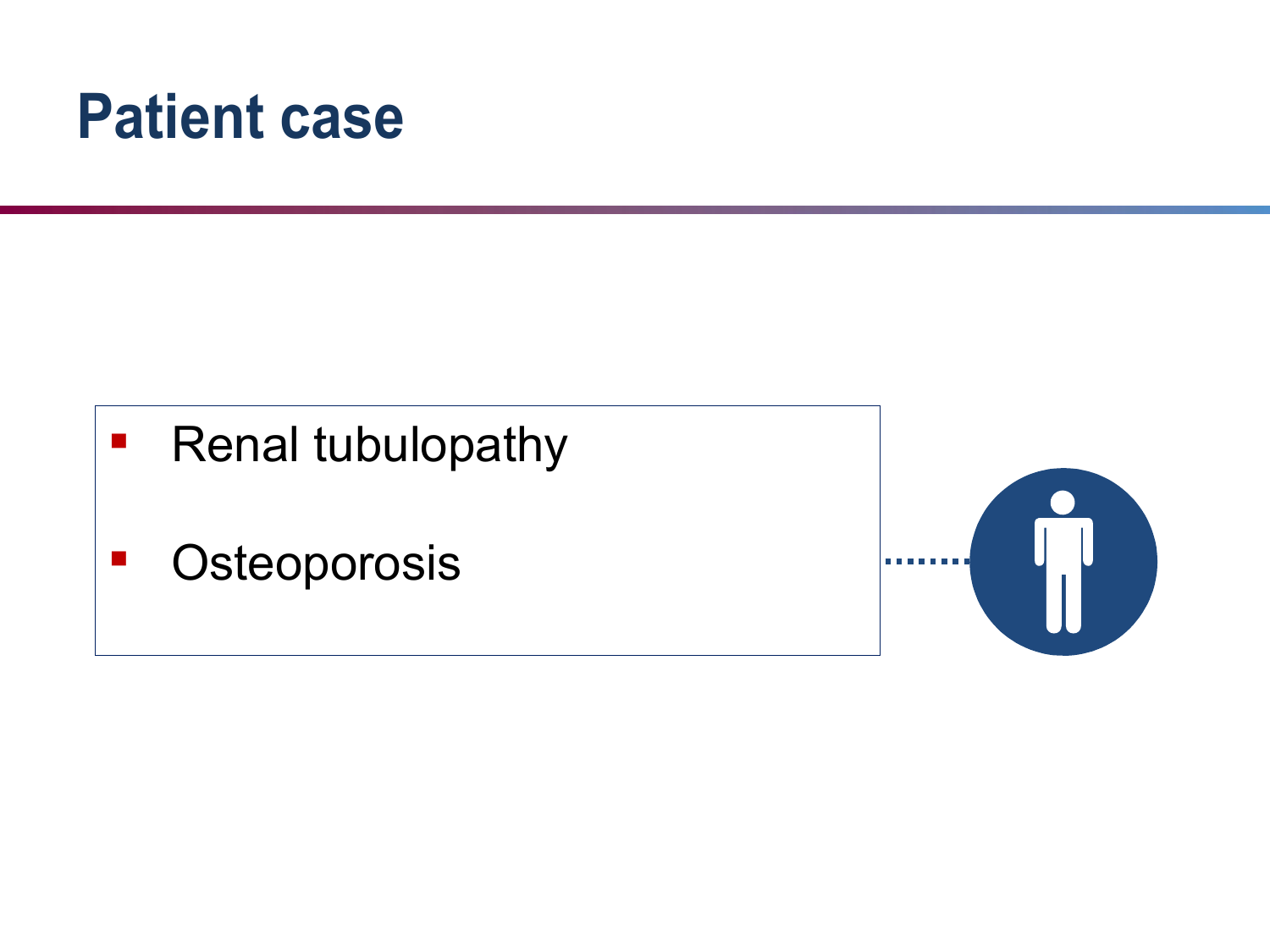#### **How do you manage the patient in terms of antiviral treatment?**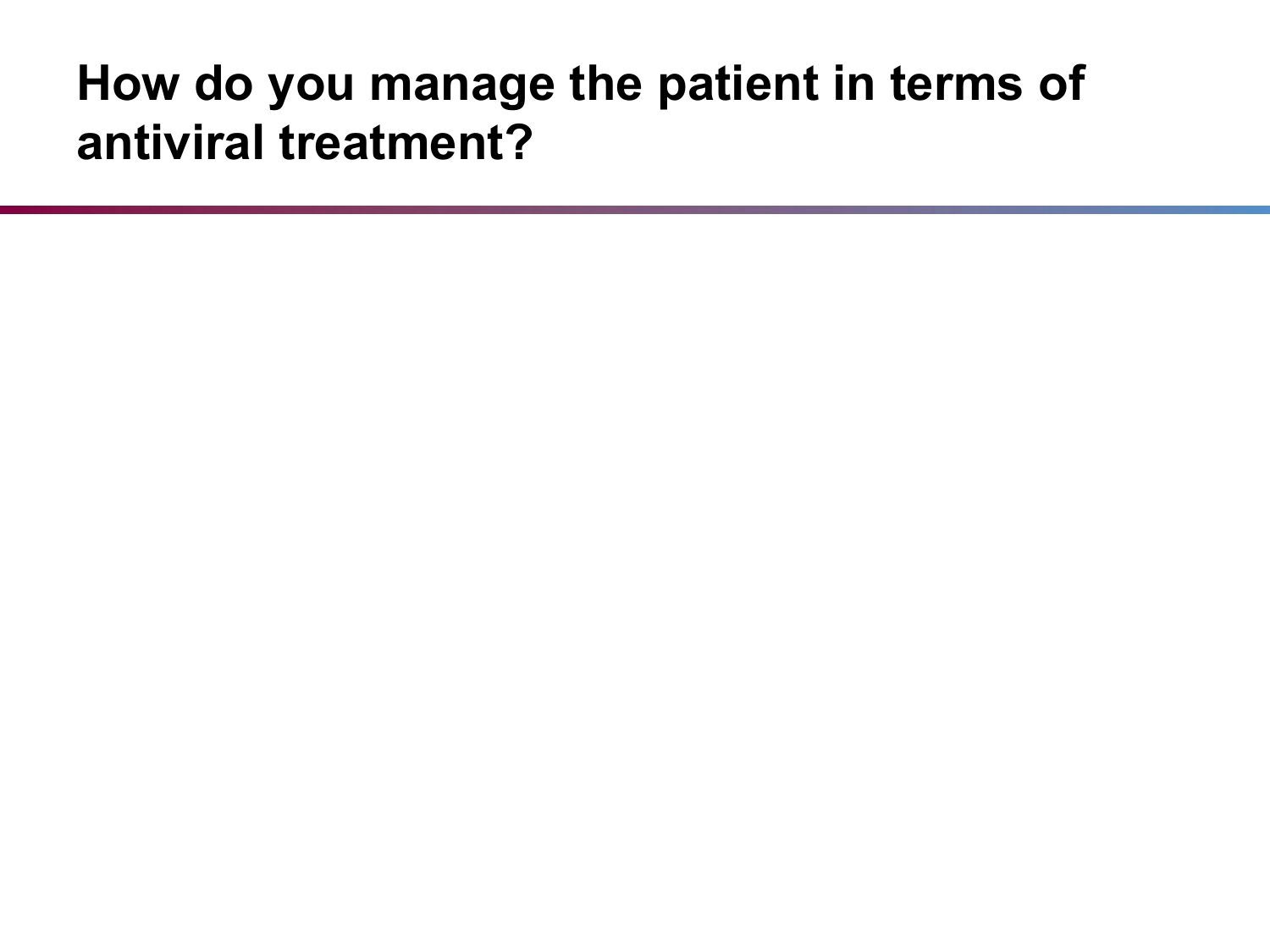- Renal tubulopathy
- **Osteoporosis**
- **Switch for TAF in April 2017**

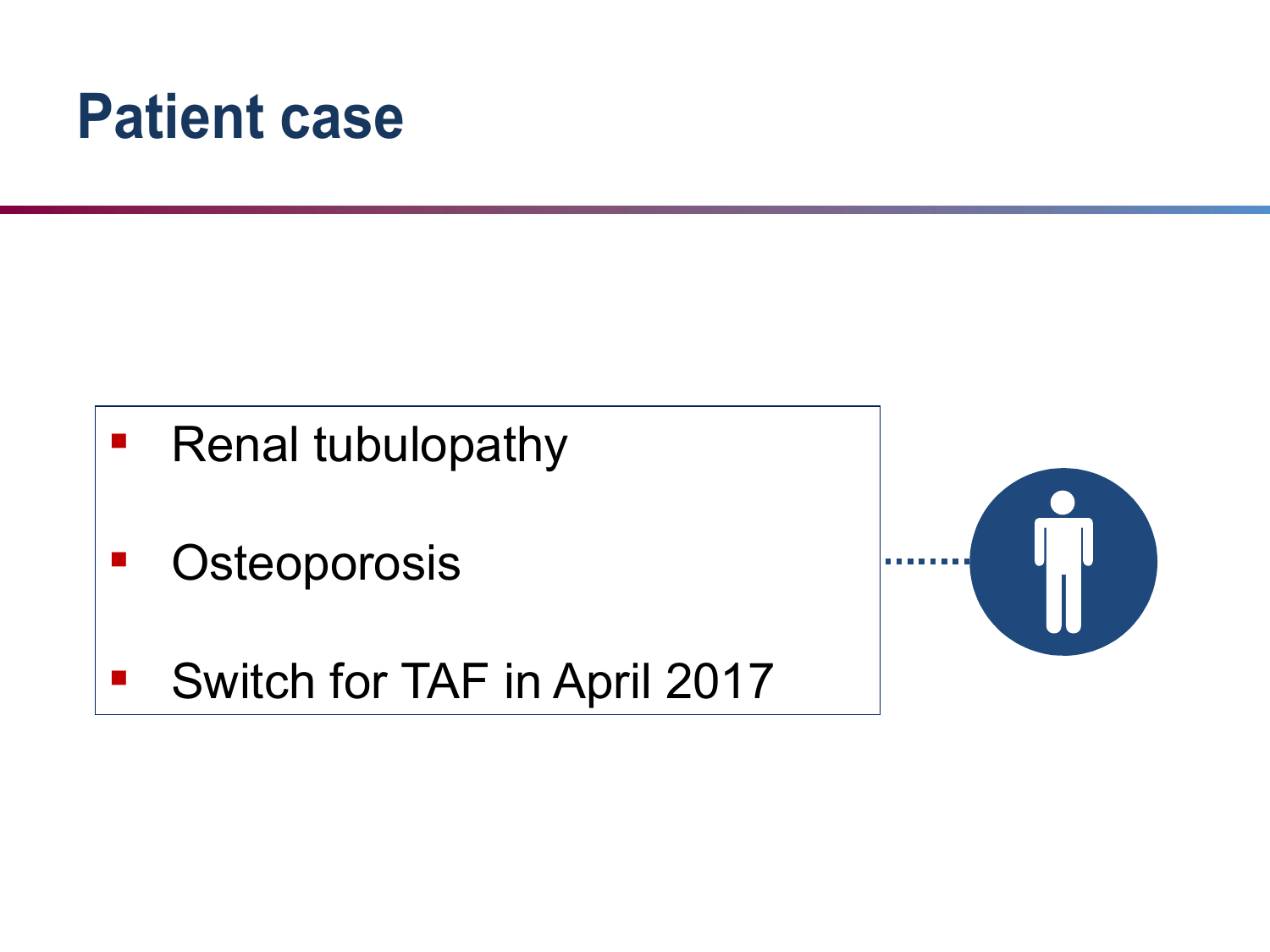#### **TDF and TAF: mechanism of action overview**



\*T1/2 based on non-clinical data; TDF: 0.4 minutes, TAF: 30–90 minutes.

Ray AS, et al. Antivir Res 2016;125:63–70 GI: gastrointestinal; OATP, organic anion-transporting polypeptide; TFV-DP, tenofovir diphosphate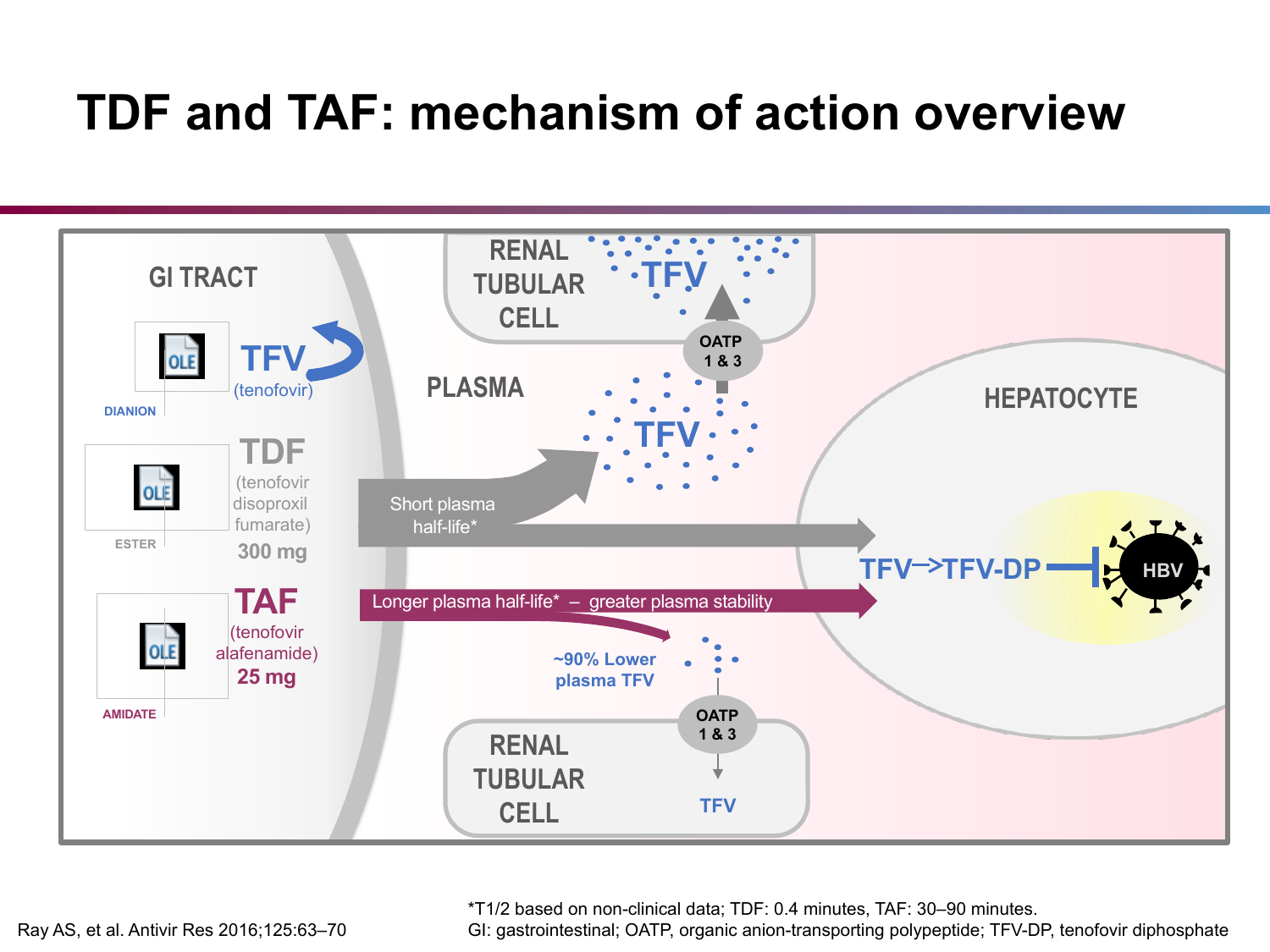### **TAF HBV Phase 3 programme (Study 108 and Study 110)**



– ALT normalisation at Week 48

– Renal parameters and bone mineral density at Week 48 95% retention rate through Week 48 Inclusion criteria: HBV DNA ≥20,000 IU/mL; ALT >60 U/L (males), >38 U/L (females), eGFRCG >50 mL/min

Buti M, et al. Lancet Gastroenterol Hepatol 2016;3:196–206; Chan HLY, et al. Lancet Gastroenterol Hepatol 2016;3:185–95; https://www.clinicaltrials.gov/ct2/show/NCT01940471?term=TAF&rank=34 (Accessed September 2017)

\*Amendment to extend double-blind to Week 144 and open-label phase to ≥Week 384 (Year 8) has recently been enacted. The label is based on data at Week 48 and Week 72; The licensed dose of TDF in Europe in CHB patients is 245 mg. eGFRCG: estimated glomerular filtration rate Cockcroft–Gault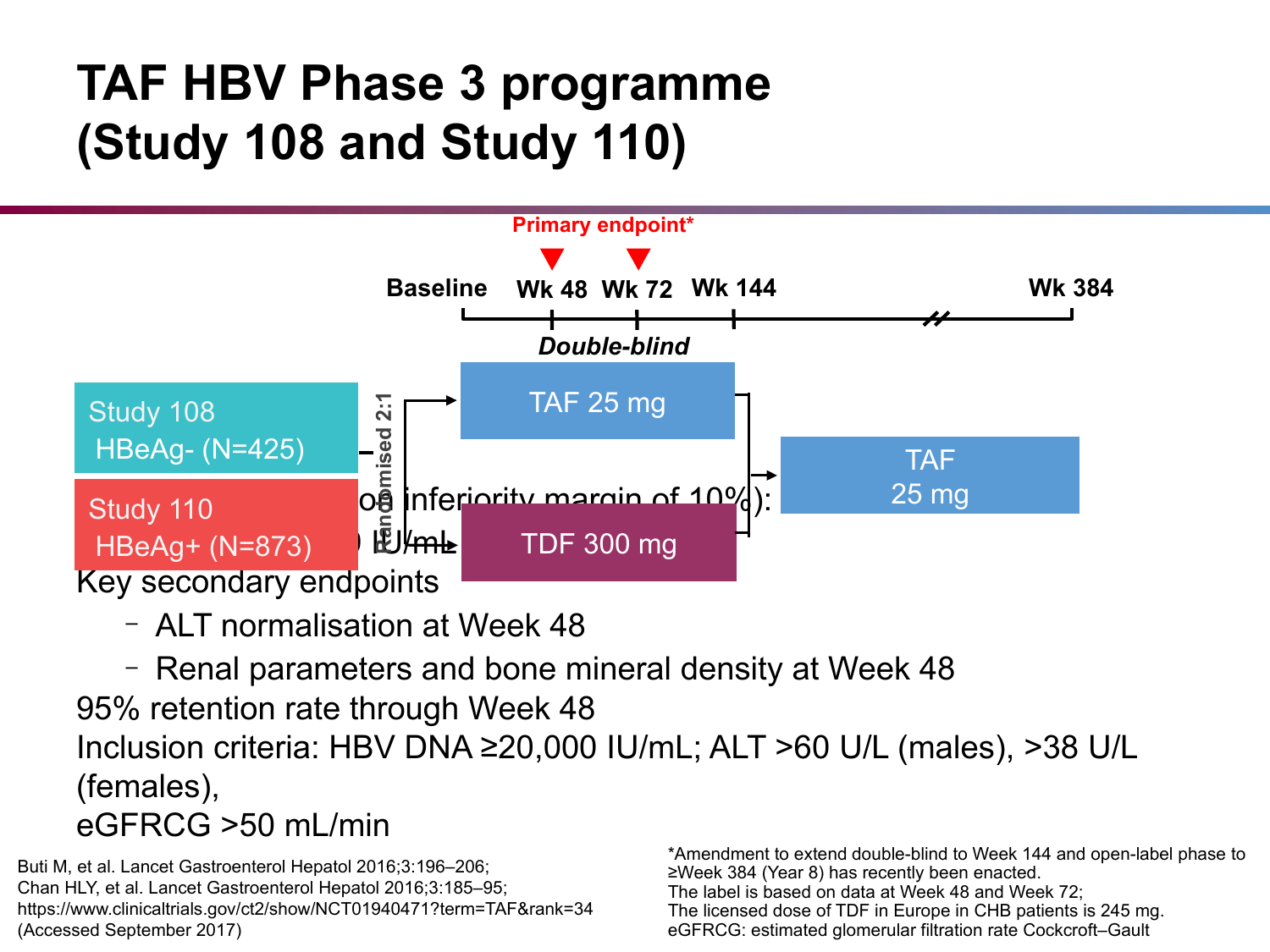#### **Study 108 and 110 (TAF vs. TDF): summary of efficacy up to Week 72**

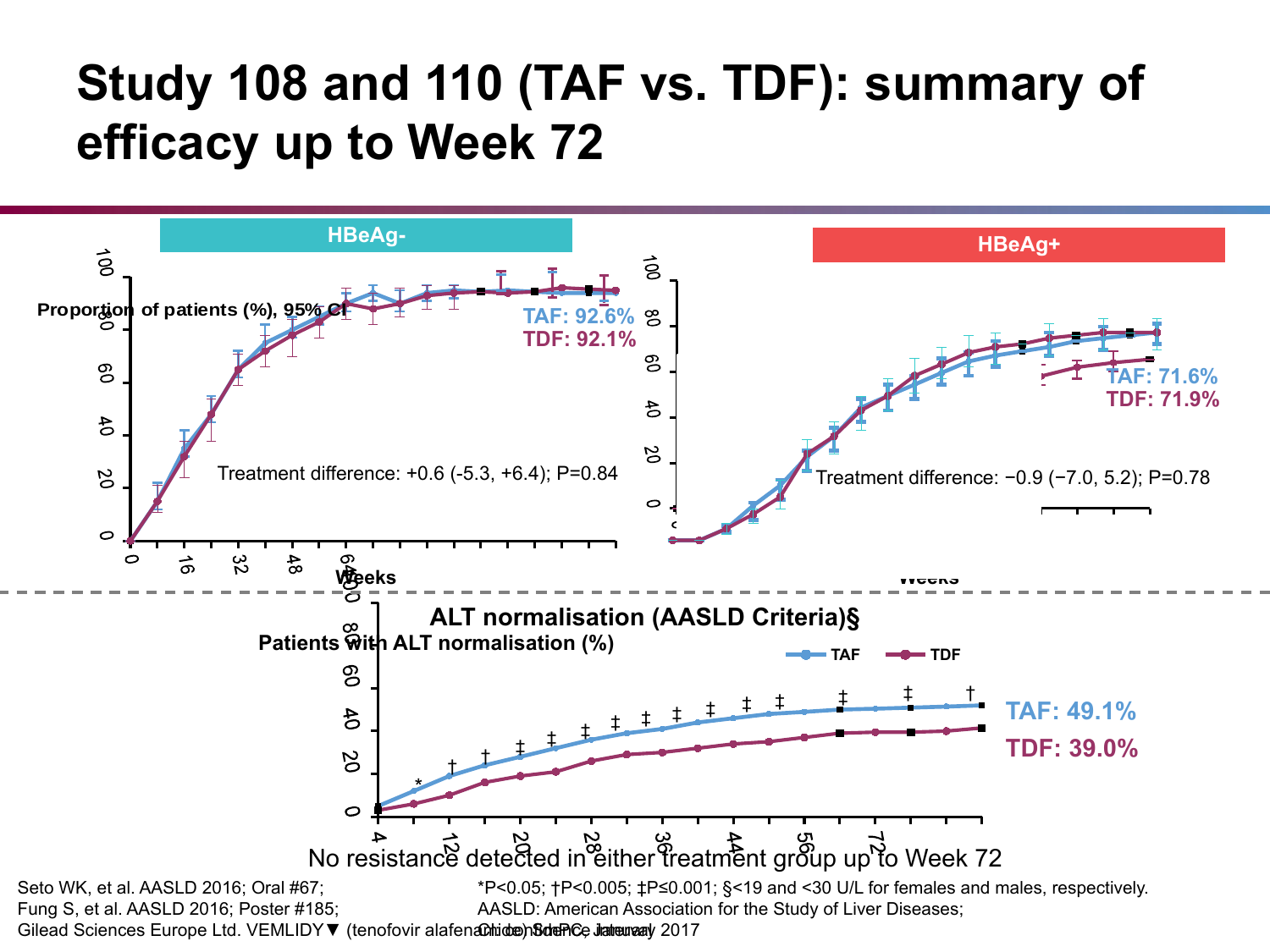### **TAF and TDF are well tolerated in patients with CHB (Study 108 and Study 110)**

|                                         | Patients, n (%)             | <b>TAF</b><br>$n = 866$ | <b>TDF</b><br>$n = 432$ |
|-----------------------------------------|-----------------------------|-------------------------|-------------------------|
| <b>AEs</b>                              | <b>AEs</b>                  | 608 (70)                | 291(67)                 |
|                                         | Grade 3-4 AEs               | 39(5)                   | 17(4)                   |
|                                         | <b>Serious AEs</b>          | 36(4)                   | 21(5)                   |
|                                         | Discontinuations due to AEs | 9(1)                    | 5(1)                    |
|                                         | <b>Deaths</b>               | $1^*$                   | 1 <sup>†</sup>          |
|                                         | <b>HCC</b>                  | 1(51)                   | 5(1)                    |
| Laboratory<br>abnormalities, $\geq 1\%$ | Grade 3-4                   | 269(31)                 | 126 (29)                |
|                                         | ALT >5 x ULN                | 70(8)                   | 40(9)                   |
|                                         | AST >5 x ULN                | 28(3)                   | 23(5)                   |
|                                         | Amylase >2 x ULN            | 23(3)                   | 10(2)                   |
|                                         | <b>GGT</b>                  | 3(5)                    | 6(1)                    |
|                                         | Glycosuria                  | 41(5)                   | 5(1)                    |

Chan HLY, et al. Lancet Gastroenterol Hepatol 2016;3:185-95; emergent). Buti M, et al. Lancet Gastroenterol Hepatol 2016;3:196–206; Buti M, et al. ILC 2016; Oral #GS-06; Chan HLY, et al. ILC 2016; Oral #GS-12

\*54-year-old Asian woman died due to H1N1 influenza at Week 14 (non-treatment-emergent); †51-year old Asian man with cirrhosis died due to HCC at Week 56 (non-treatment-

AST: aspartate aminotransferase;

GGT: gamma-glutamyl transferase; ULN: upper limit of normal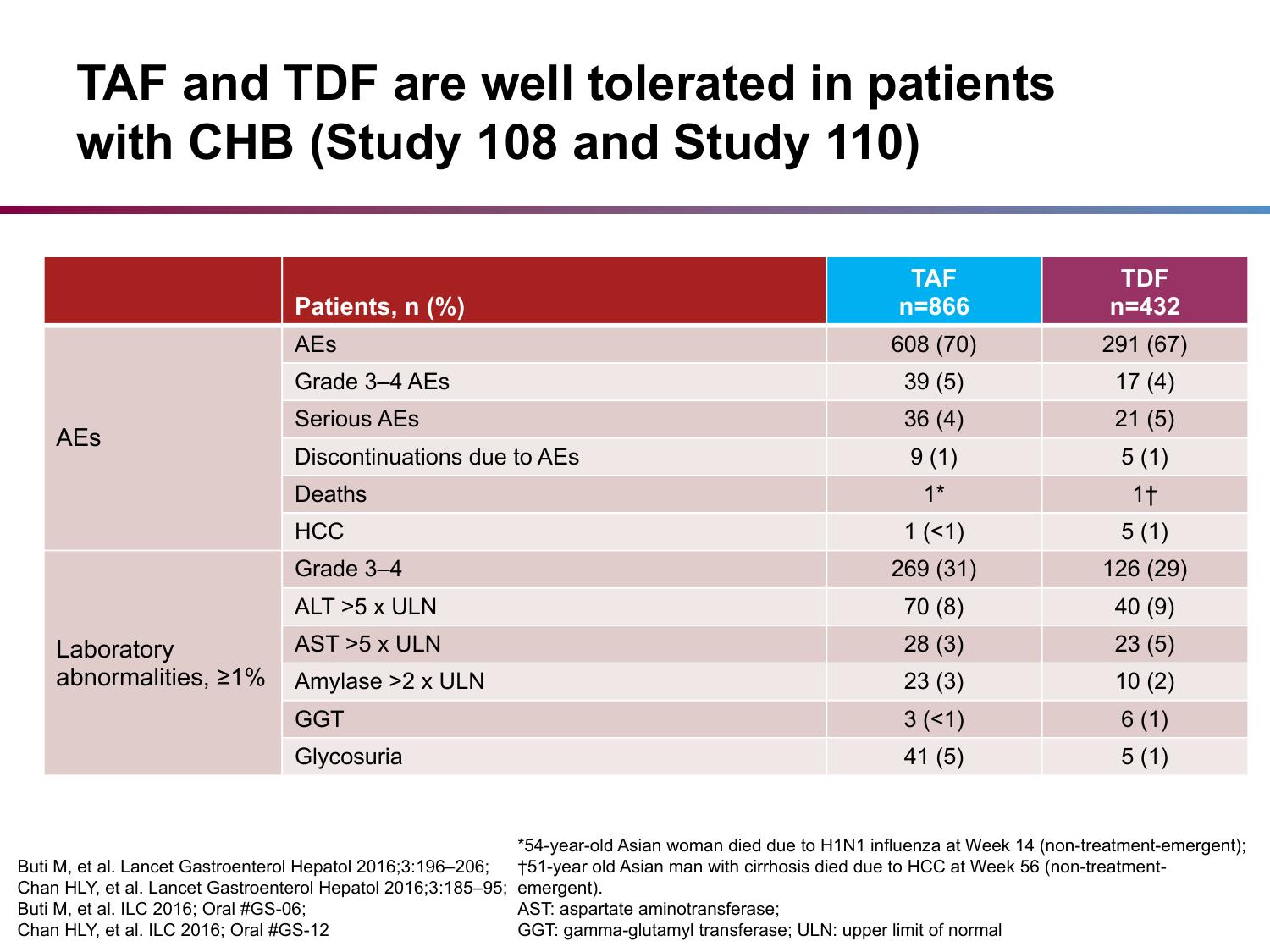### **Study 108 and 110 (TAF vs. TDF): summary of bone and renal safety up to Week 72**

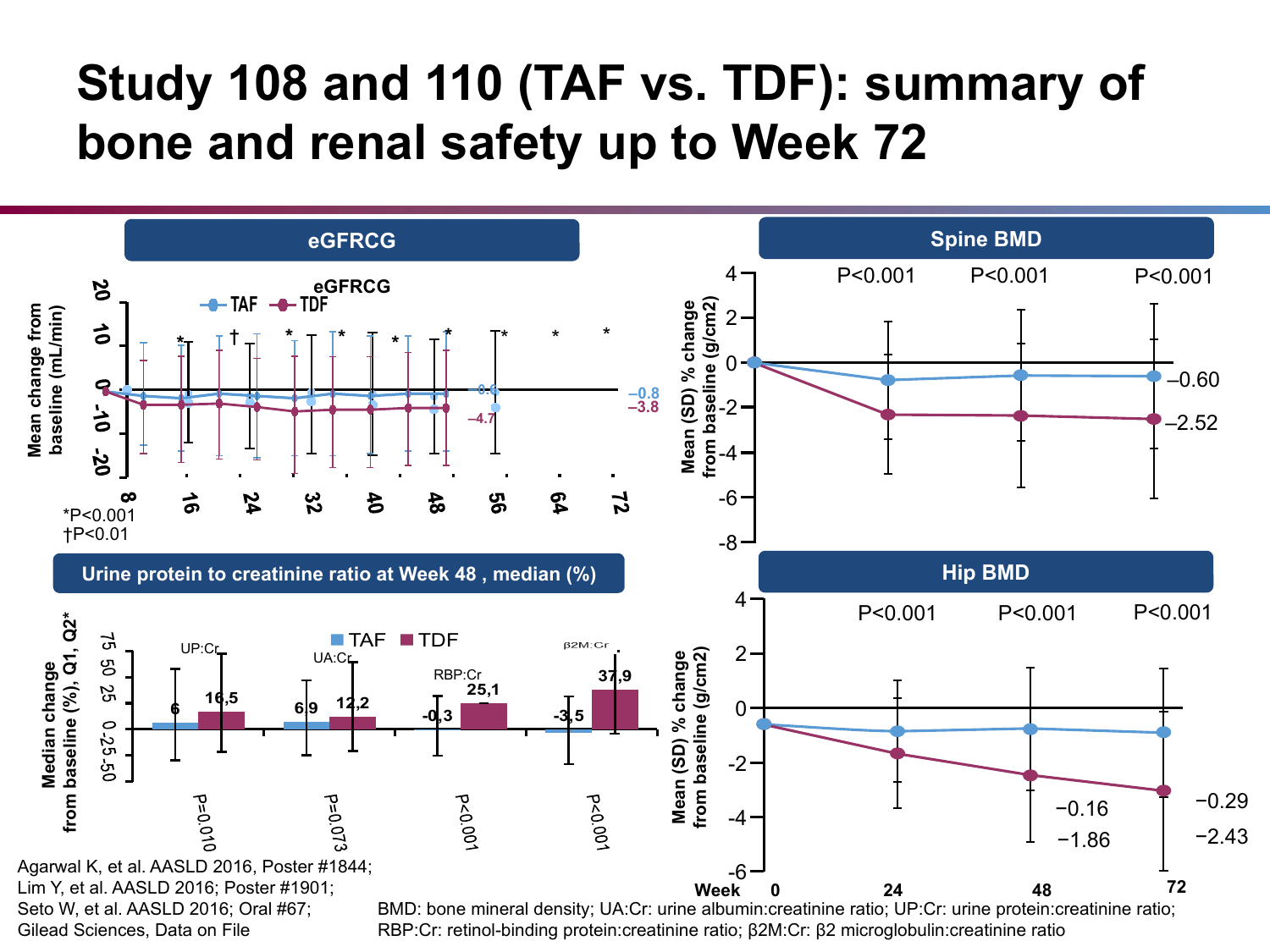### **Study 108 and 110 (TAF vs. TDF): authors' conclusions**

Treatment with TAF through 72 weeks demonstrated:

- Comparable viral suppression (HBV DNA <29 IU/mL) to TDF
- Improved rates of ALT normalisation
- No resistance development in either treatment group at Week 48
- Rates of HBeAg loss and seroconversion similar to TDF in Study 110

TAF was well tolerated in HBeAg-negative and -positive patients

- Treatment-emergent AEs similar to TDF
- Significantly less declines in hip and spine BMD compared to TDF
- Significantly smaller decreases in eGFRCG compared to TDF, with improved markers of renal tubular function

Buti M, et al. Lancet Gastroenterol Hepatol 2016;3:196–206; Chan HLY, et al. Lancet Gastroenterol Hepatol 2016;3:185–95; Buti M, et al. ILC 2016; Oral #GS-06; Chan HLY, et al. ILC 2016; Oral #GS-12; Agarwal K, et al. AASLD 2016, Poster #1844; Lim Y, et al. AASLD 2016; Poster #1901; Seto W, et al. AASLD 2016; Oral #67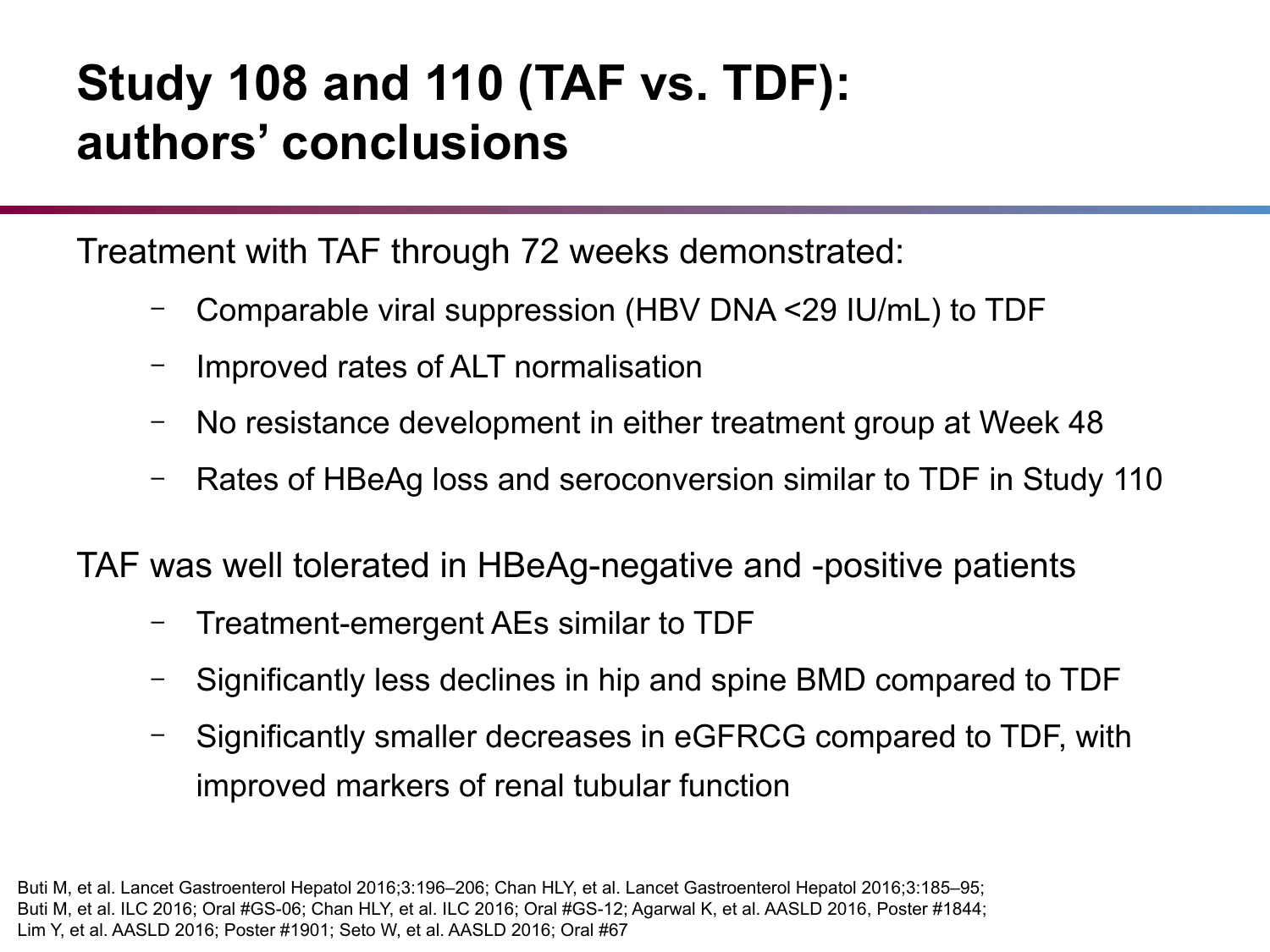### **Switching from TDF to TAF in HIV/HBV co-infected patients: study design**

Evaluation of the efficacy and safety of switching to single tablet E/C/FTC/TAF in HIV/HBV co-infected patients in a Phase 3b, open-label, multicentre study in North America and Japan Primary endpoint



– Proportion with HIV RNA <50 copies/mL and HBV DNA <29 IU/mL at Week 24 and Week 48

Secondary endpoints:

- Safety and tolerability, ALT normalisation, HBsAg to HBsAb and HBeAg to HBeAb seroconversion, changes in liver fibrosis stage at Week 24 and Week 48 Inclusion criteria:
	- HIV-1 RNA <50 copies/mL for ≥6 months, HBsAg+ >6 months, HBV DNA <9 log10 IU/mL, eGFR >50 mL/min (by CG) no current or prior regimen containing 3 active anti-HBV agents, no cirrhosis or HCC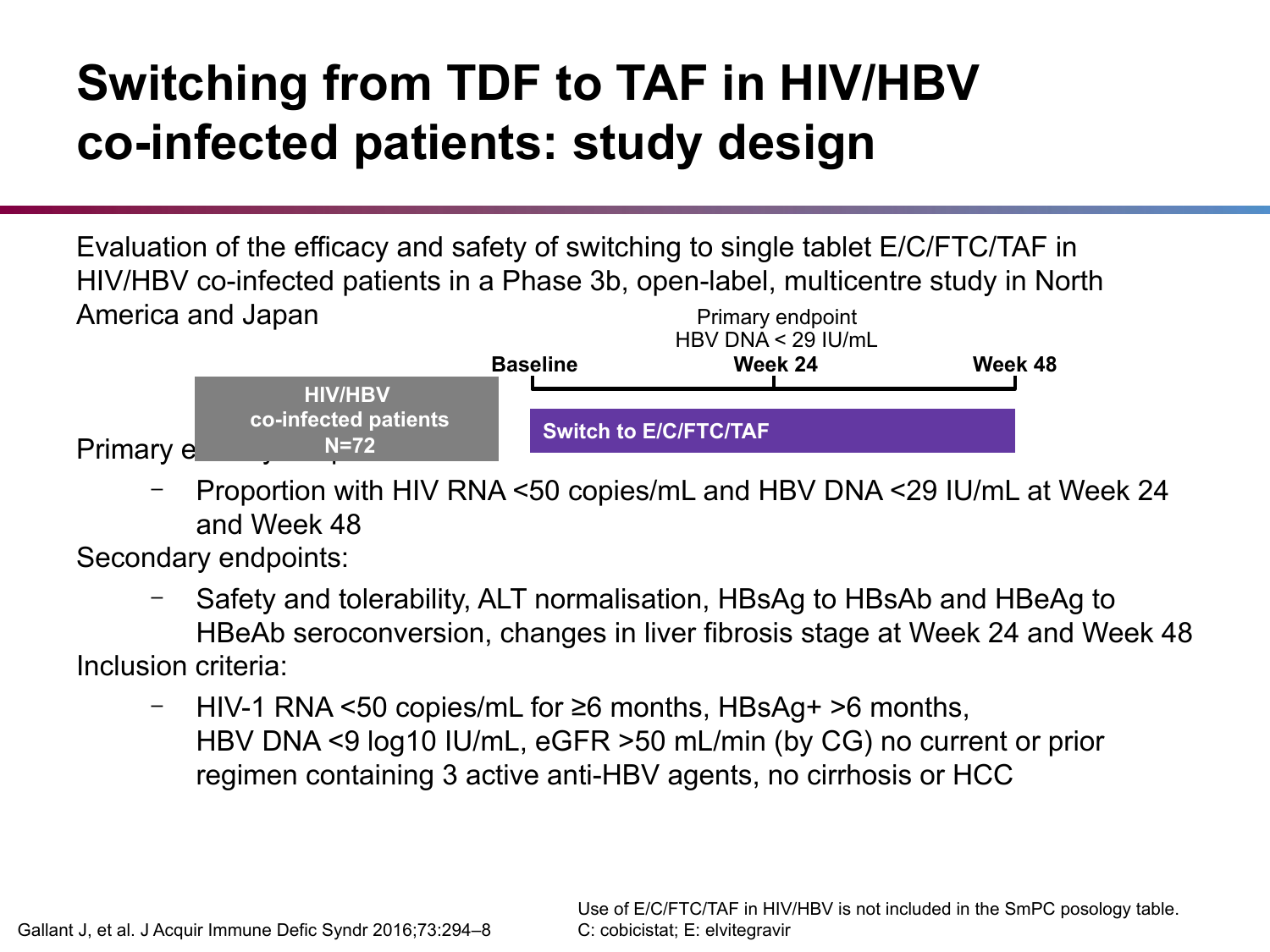### **Efficacy and renal safety profile of E/C/FTC/TAF in HIV/HBV co-infected patients (Study 1249)**



#### **Switching to E/C/FTC/TAF resulted in high rates of HIV and HBV suppression with favourable effects on liver safety endpoints**

Gallant J, et al. J Acquir Immune Defic Syndr 2016;73:294–8 Use of E/C/FTC/TAF in HIV/HBV is not included in the SmPC posology table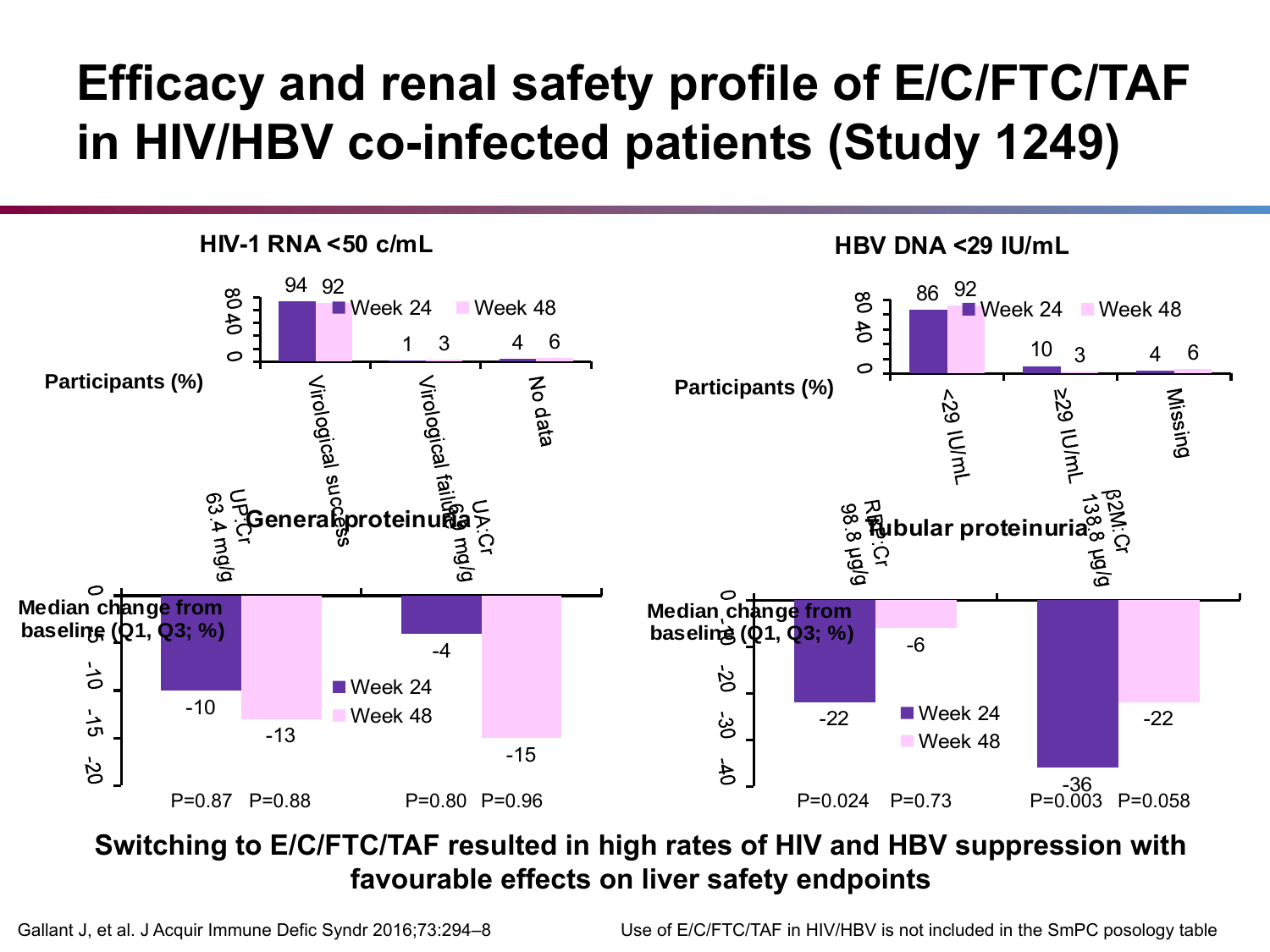#### **What do the EASL guidelines recommend?**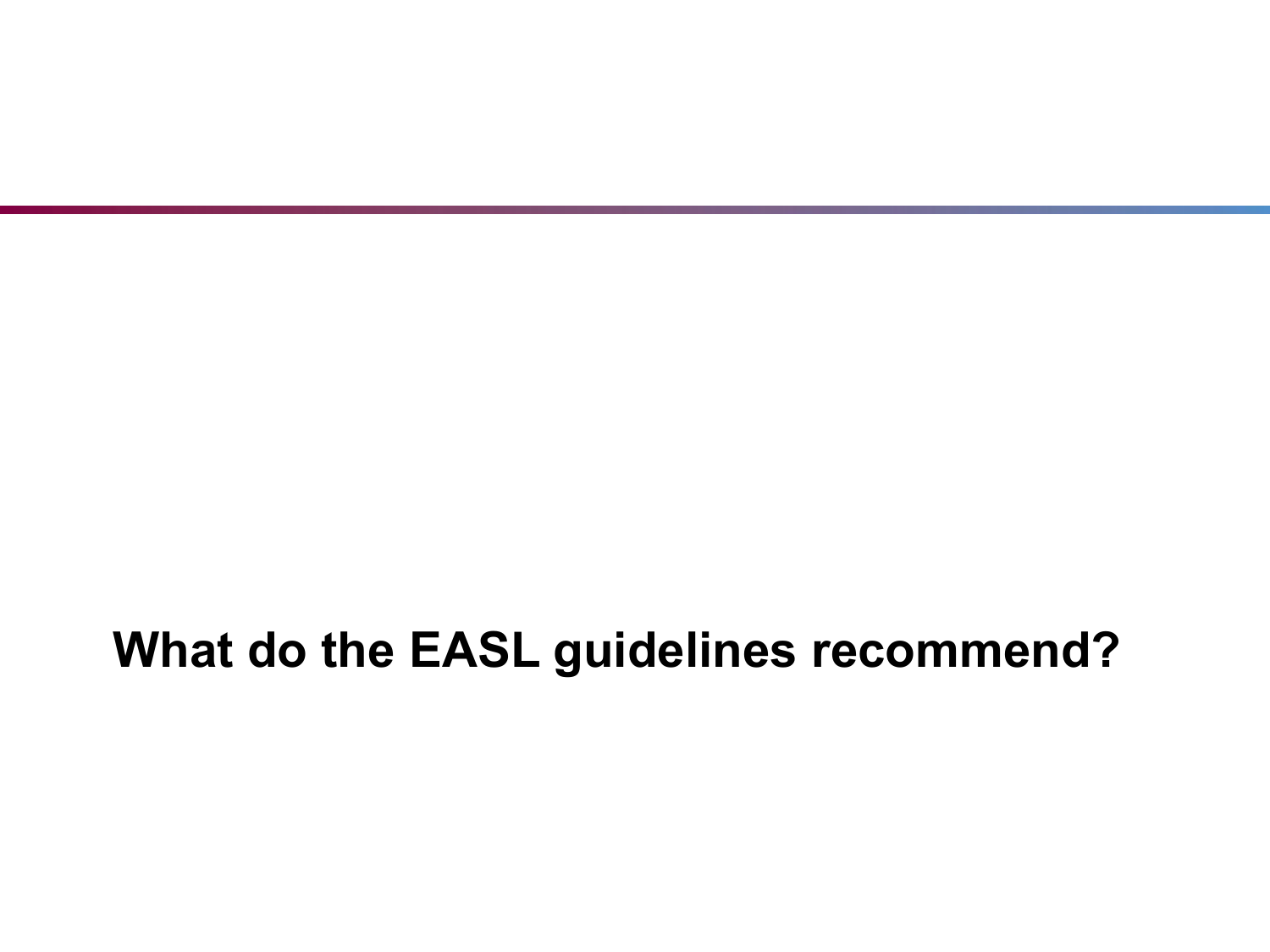### **EASL Clinical Practice Guidelines 2017: NA treatment recommendations**

The long-term administration of a potent NA with a high barrier to resistance is the treatment of choice regardless of the severity of liver disease (I-1) The preferred regimens are ETV, TDF and TAF as monotherapies (I-1) LAM, ADV and TBV are not recommended in the treatment of CHB (I-1)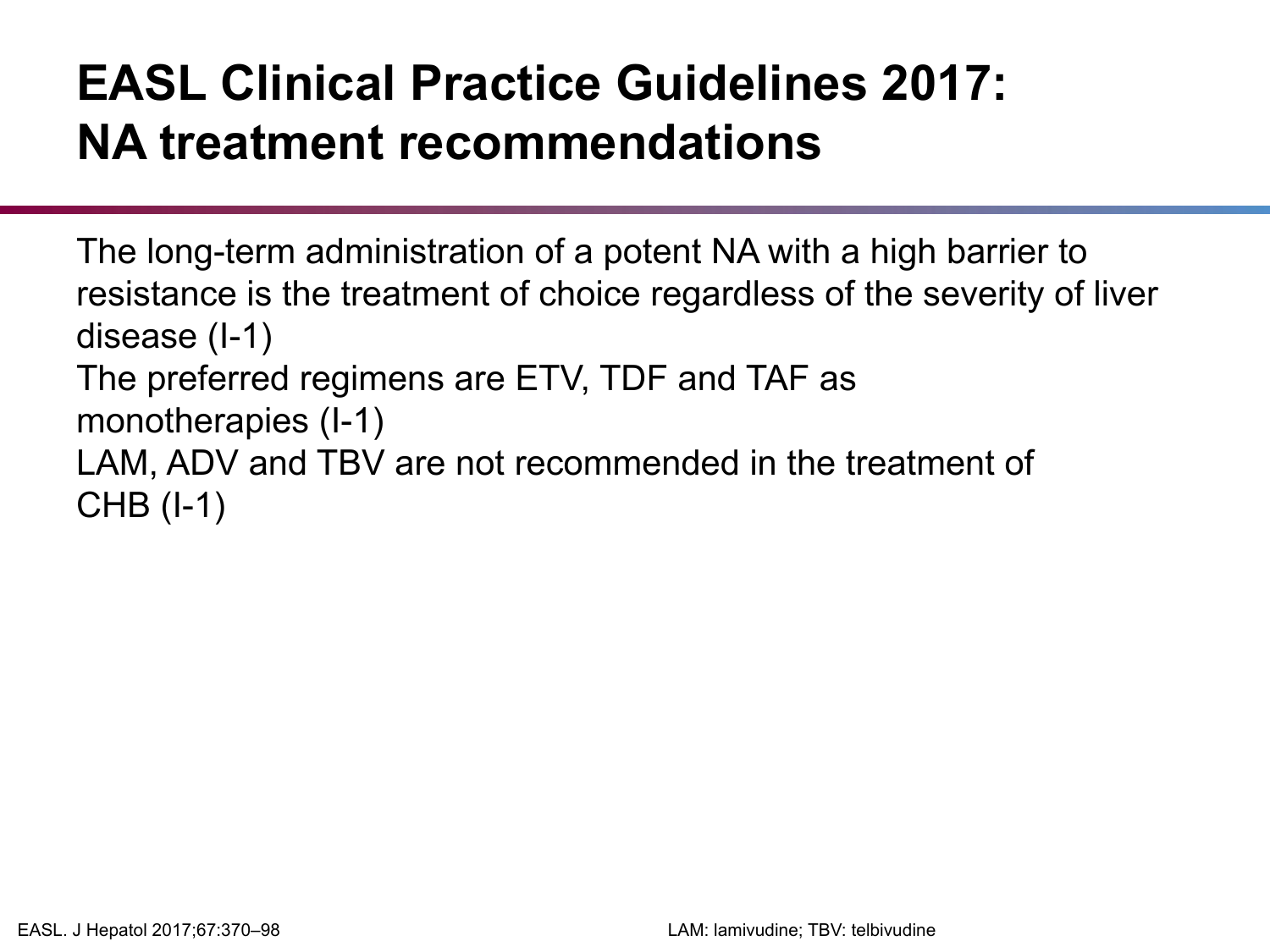### **EASL Clinical Practice Guidelines: indications for selecting ETV or TAF over TDF\***

- 1. Age >60 years
- 2. Bone disease

Chronic steroid use or use of other medications that worsen bone density

History of fragility fracture

3. Renal alteration†

eGFR <60 min/mL/1.73 m2

Albuminuria >30 mg or moderate dipstick proteinuria

Low phosphate (<2.5 mg/dL)

**Haemodialysis** 

\*TAF should be preferred to ETV in patients with previous exposure to NAs; †ETV dose needs to be adjusted if estimated glomerular filtration rate (eGFR) <50 mL/min; no dose adjustment of TAF is required in adults or adolescents (aged at least 12 years and of at least 35 kg body weight) with estimated EASL. J Hepatol 2017;67:370–98 creatinine clearance (CrCl) ≥15 mL/min or in patients with CrCl <15 mL/min who are receiving haemodialysis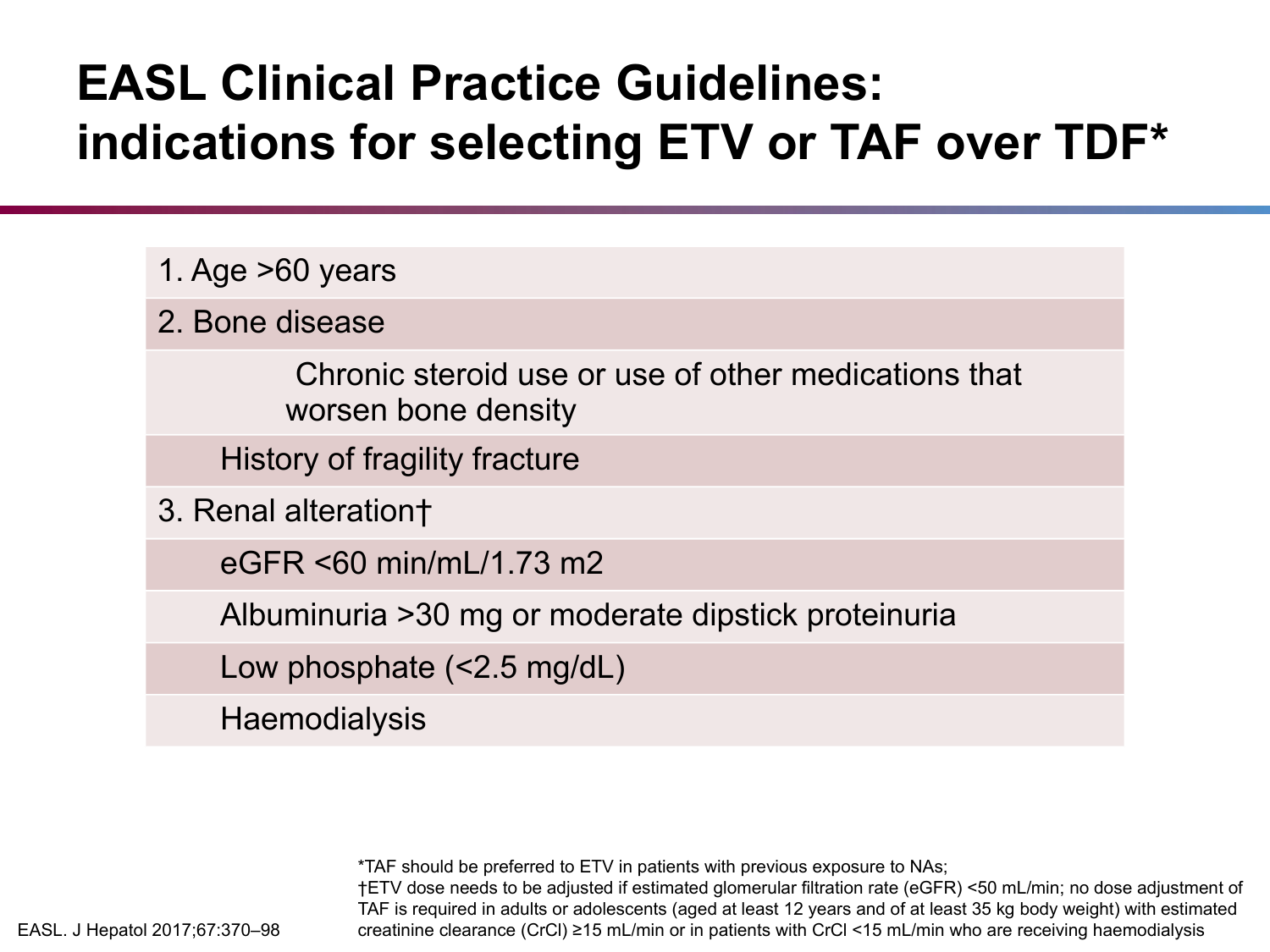| <b>Switch TAF in April 2017</b> |  |  |  |  |
|---------------------------------|--|--|--|--|
|---------------------------------|--|--|--|--|

|                           | 2016<br>(Year 4) | April 2017<br>(Year 5) | Oct 2017<br>(W24) |
|---------------------------|------------------|------------------------|-------------------|
| ALT (IU/L)                | 19               | 27                     | 24                |
| <b>HBV DNA</b><br>(IU/mL) | $20$             | $20$                   | $20$              |
| <b>GFR</b><br>(mL/min)    | 58               | 48                     | 51                |
| Phosphorus                |                  | Low                    | <b>Treatment</b>  |
| LS (kPa)                  |                  | 5.4                    |                   |
| US                        | <b>Normal</b>    | <b>Normal</b>          | <b>Normal</b>     |
| $\alpha$ FP               |                  | 6.2                    | 58.4              |

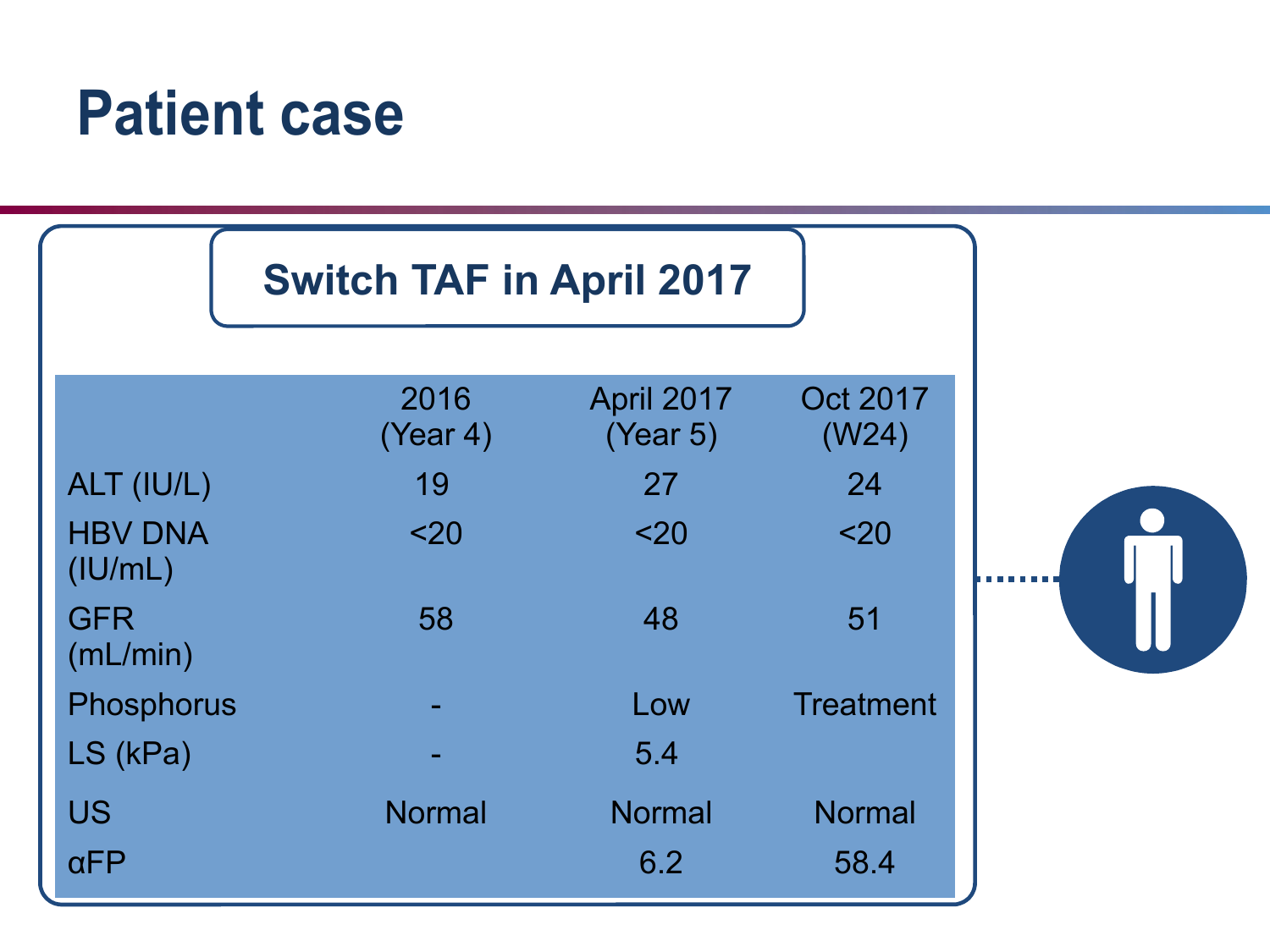#### **How do you manage the elevation of αFP?**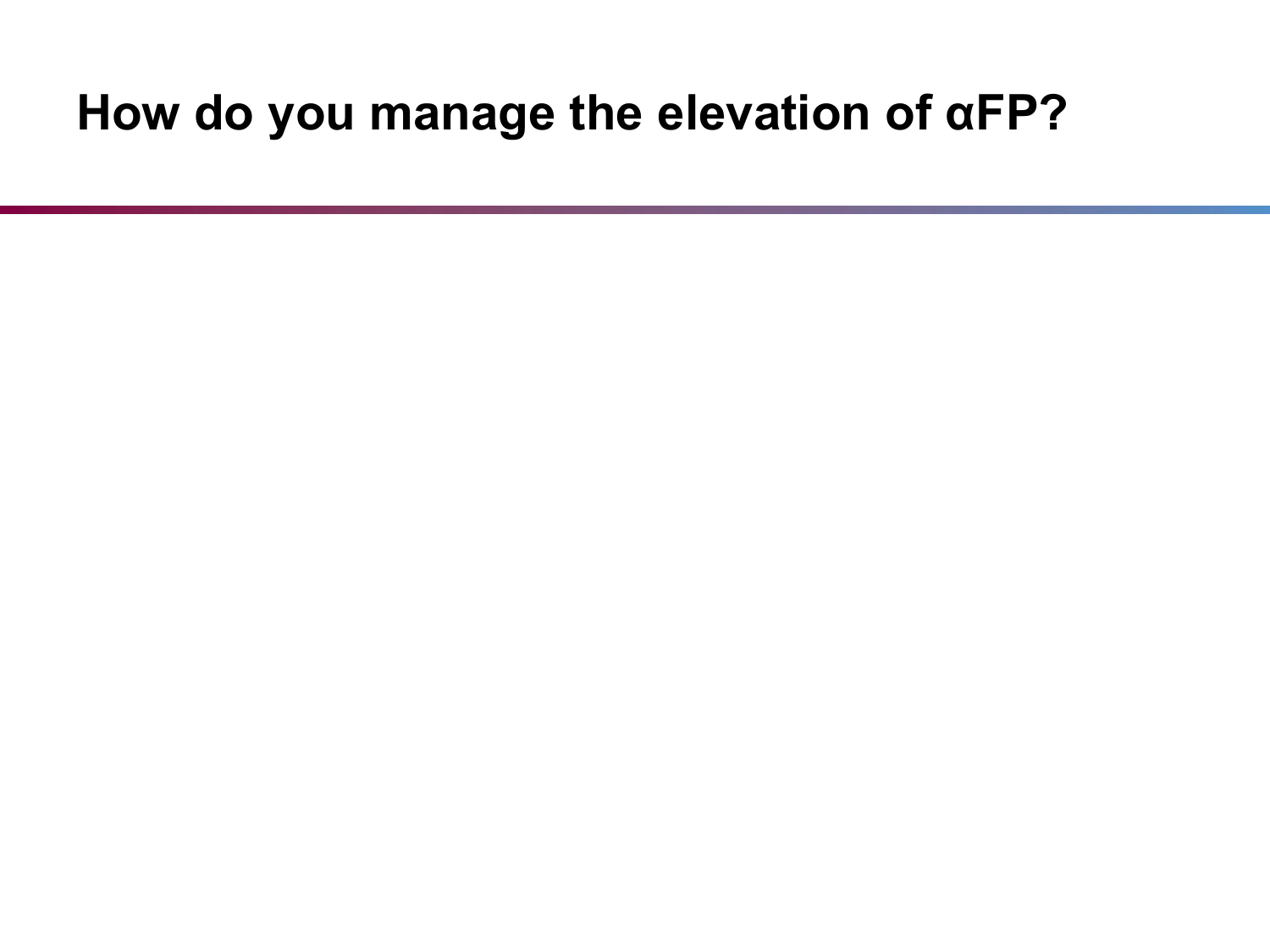- **HCC 7mm Seg 3**
- **Surgery, Fibrosis stage F2**

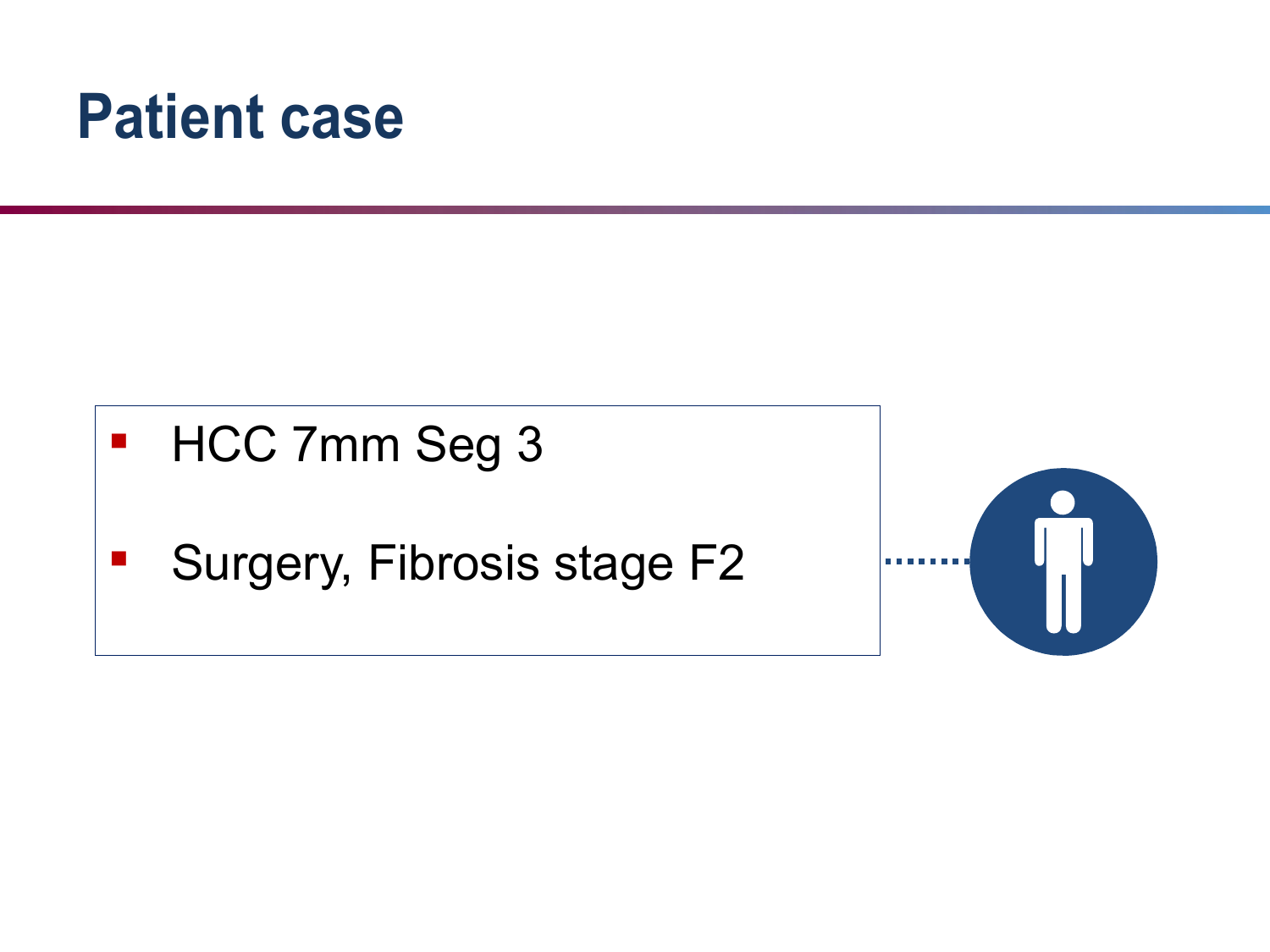#### **Patients treated by analogs are at lower risk of HCC**

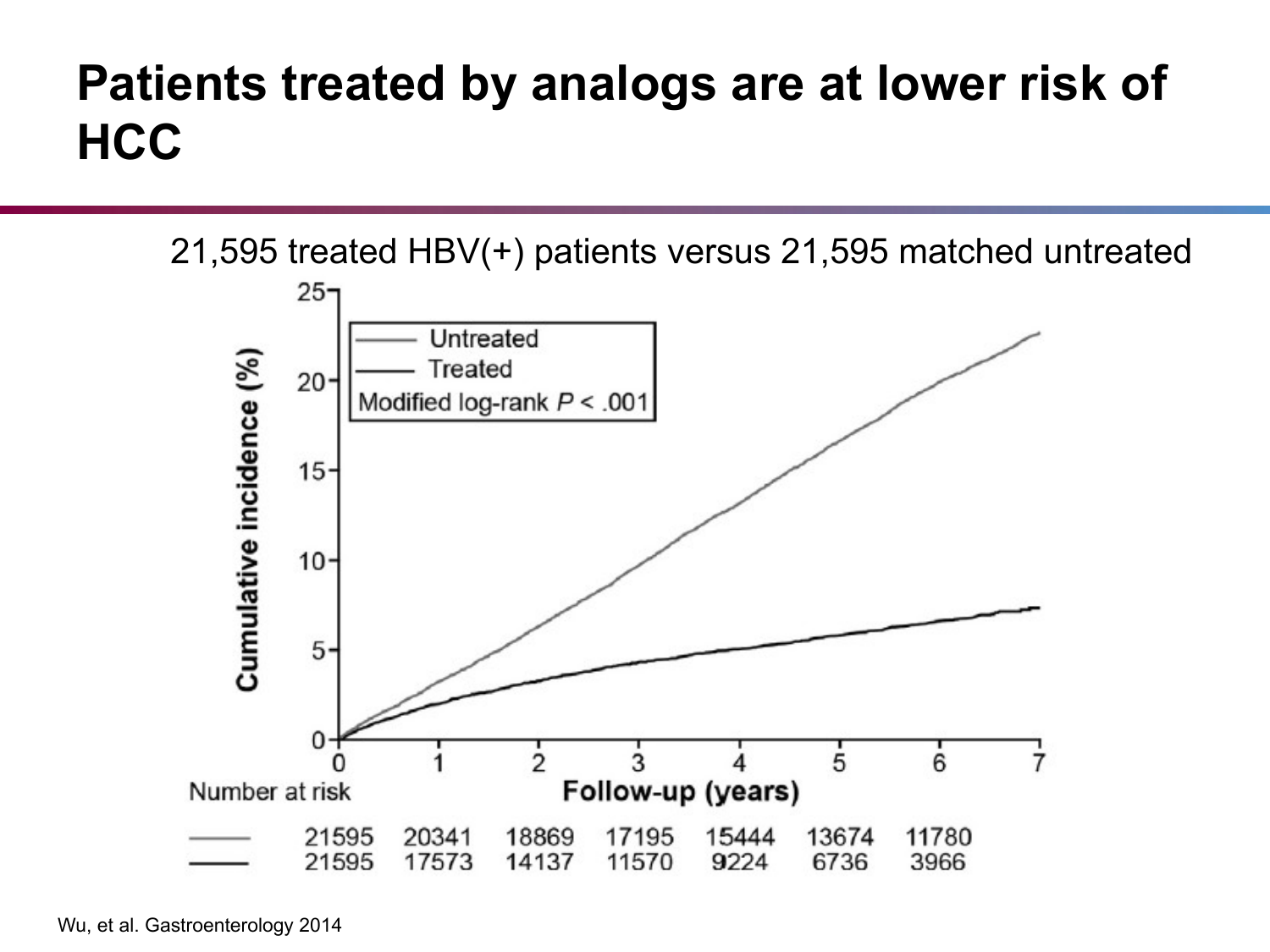#### **Is transient elastography useful to predict HCC risk?**